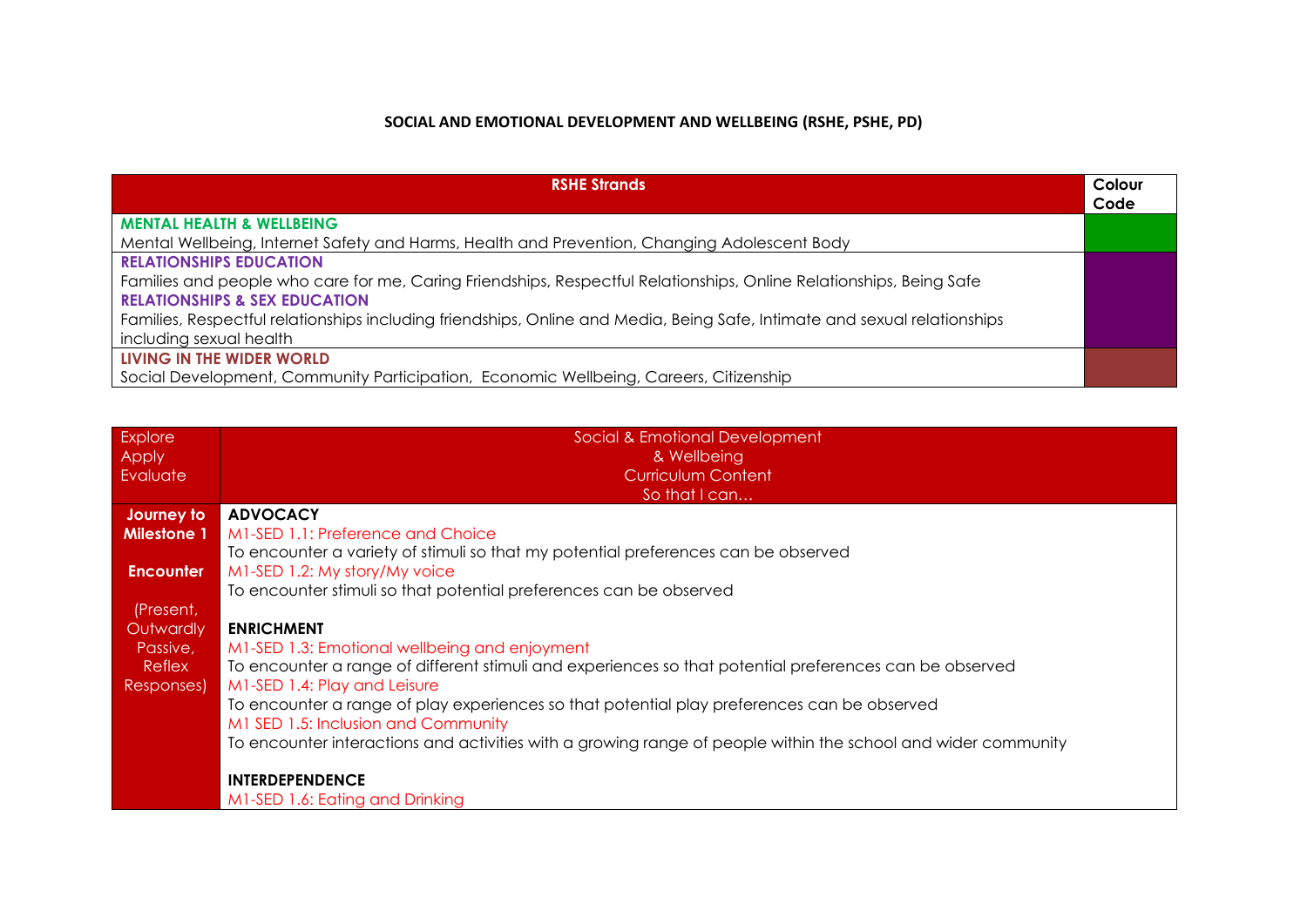|                    | To encounter supported feeding, eating and drinking routines                                                          |
|--------------------|-----------------------------------------------------------------------------------------------------------------------|
|                    | M1-SED 1.7: Dressing and Undressing                                                                                   |
|                    | To encounter supported dressing and undressing                                                                        |
|                    | M1-SED 1.8: Using the Toilet                                                                                          |
|                    | To encounter the toileting routine                                                                                    |
|                    | To show awareness of supported toileting routines                                                                     |
|                    | M1-SED 1.9: Cleaning Teeth                                                                                            |
|                    | To encounter teeth being cleaned                                                                                      |
|                    | M1-SED 1.10: Brushing Hair                                                                                            |
|                    | To encounter brushing hair                                                                                            |
|                    | M1-SED 1.11: Washing and Showering                                                                                    |
|                    | To encounter being washed and showered                                                                                |
|                    |                                                                                                                       |
| Journey to         | <b>ADVOCACY</b>                                                                                                       |
| <b>Milestone 2</b> | M2-SED 2.1: Preference and Choice                                                                                     |
|                    | To show awareness to different stimuli so that preferences can be observed                                            |
| <b>Awareness</b>   | M2-SED 2.2: My story/My voice                                                                                         |
|                    | To show awareness of stimuli so that preferences can be observed                                                      |
| (Affective         | Explore stimuli and the environment around them                                                                       |
| responses,         |                                                                                                                       |
| Intermittent       | <b>ENRICHMENT</b>                                                                                                     |
| reactions,         | M2-SED 2.3: Emotional wellbeing and enjoyment                                                                         |
| emerging           | To show awareness of stimuli and a range of experiences so that preferences can be observed                           |
| reactions)         | M2-SED 2.4: Play and Leisure                                                                                          |
|                    | To show awareness of different play experiences so that play preferences can be observed                              |
|                    | M2 SED 2.5: Inclusion and Community                                                                                   |
|                    | To show awareness of interactions and activities with a growing range of people within the school and wider community |
|                    | <b>INTERDEPENDENCE</b>                                                                                                |
|                    | M2-SED 2.6: Eating and Drinking                                                                                       |
|                    | To show awareness within supported feeding, eating and drinking                                                       |
|                    | M2-SED 2.7: Dressing and Undressing                                                                                   |
|                    | To show awareness within supported dressing and undressing routines                                                   |
|                    | M2-SED 2.8: Using the Toilet                                                                                          |
|                    | To encounter the toileting routine                                                                                    |
|                    | M2-SED 2.9: Cleaning Teeth                                                                                            |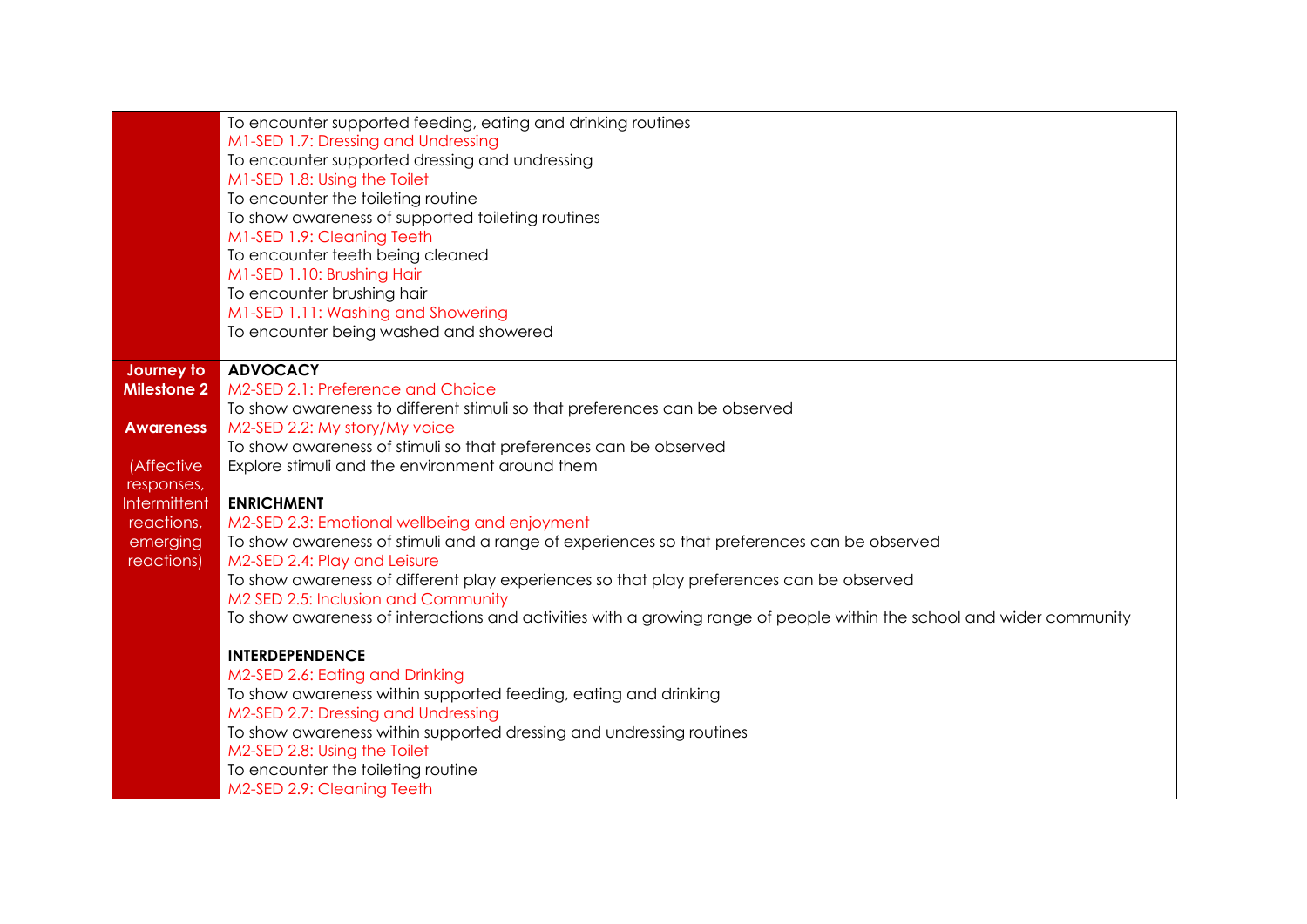|                          | To encounter teeth being cleaned                                                       |
|--------------------------|----------------------------------------------------------------------------------------|
|                          | M2-SED 2.10: Brushing Hair                                                             |
|                          | To encounter brushing hair                                                             |
|                          | M2-SED 2.11: Washing and Showering                                                     |
|                          | To encounter being washed and showered                                                 |
|                          |                                                                                        |
| Journey to               | <b>ADVOCACY</b>                                                                        |
| <b>Milestone 3</b>       | M3-SED 3.1: Preference and Choice                                                      |
|                          | To respond and react to a range of stimuli so that preferences can be observed         |
| <b>Respond-</b>          | M3-SED 3.2: My story/My voice                                                          |
| React /                  | To respond and react to stimuli and experiences so that preferences are observed       |
|                          |                                                                                        |
| (Shows                   | <b>ENRICHMENT</b>                                                                      |
| interest, co-            | M3-SED 3.3: Emotional wellbeing and enjoyment                                          |
| active                   | To respond and react to interactions with adults and peers                             |
| exploration,             | M3-SED 3.4: Play and Leisure                                                           |
| consistent               | To respond and react to a range of play and leisure experiences                        |
| responses<br>to familiar | M3-SED 3.5: Inclusion and Community                                                    |
| activity)                | To respond and react with a range of adults and peers in the school and home community |
|                          | <b>INTERDEPENDENCE</b>                                                                 |
|                          | M3-SED 3.6: Eating and Drinking                                                        |
|                          | To respond and react to supported eating and drinking routines                         |
|                          | M3-SED 3.7: Dressing and Undressing                                                    |
|                          | To respond and react to supported dressing and undressing routines                     |
|                          | M3-SED 3.8: Using the Toilet                                                           |
|                          | To respond and react to parts of the toileting routine                                 |
|                          | M3-SED 3.9: Cleaning Teeth                                                             |
|                          | To respond and react to parts of the routine of cleaning teeth                         |
|                          | M3-SED 3.10: Brushing Hair                                                             |
|                          | To respond and react to parts of the routine of brushing my hair                       |
|                          | M3-SED 3.11: Washing and Showering                                                     |
|                          | To respond and react parts of the routine when washing and showering                   |
| Journey to               | <b>ADVOCACY</b>                                                                        |
| <b>Milestone 4</b>       | M4-SED 4.1: Preference and Choice                                                      |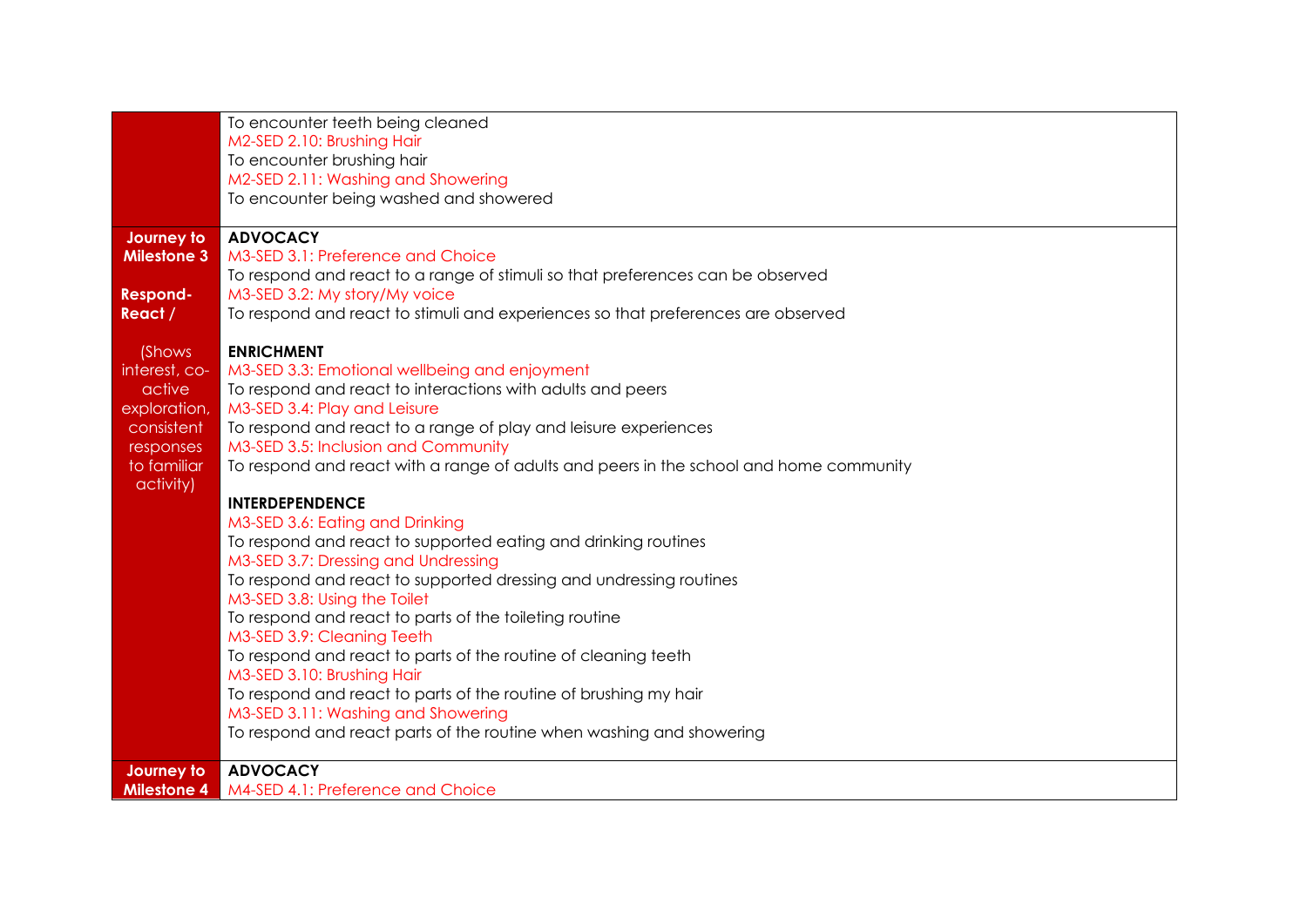|                     | To proactively co-operate by engaging with a range of stimuli to select an item                                     |
|---------------------|---------------------------------------------------------------------------------------------------------------------|
| <b>Proactively</b>  | M4-SED 4.2: My story/My voice                                                                                       |
| <b>Co-operate</b>   | To proactively co-operate to activities that show preferences                                                       |
|                     |                                                                                                                     |
| (Communic<br>ates   | <b>ENRICHMENT</b><br>M4-SED 4.3 Emotional wellbeing and enjoyment                                                   |
| consistent          | To proactively co-operate within interactions with adults and peers                                                 |
| and                 | M4-SED 4.4: Play and Leisure                                                                                        |
| affective           | To proactively co-operate within a range of play and leisure                                                        |
| preference          | M4-SED 4.5: Inclusion and Community                                                                                 |
| $S+$                | To proactively co-operate within interactions with a range of adults and peers within school and the home community |
| Remembers           |                                                                                                                     |
| and uses            | <b>INTERDEPENDENCE</b>                                                                                              |
| learned             | M4-SED 4.6: Eating and Drinking                                                                                     |
| responses)          | To proactively co-operate within supported eating and drinking routines                                             |
|                     | M4-SED 4.7: Dressing and Undressing                                                                                 |
|                     | To proactively co-operate within supported dressing and undressing routines                                         |
|                     | M4-SED 4.8: Using the Toilet                                                                                        |
|                     | To proactively co-operate with parts of the toileting routine                                                       |
|                     | M4-SED 4.9: Cleaning Teeth                                                                                          |
|                     | To proactively co-operate with parts of the routine when cleaning teeth                                             |
|                     | M4-SED 4.10: Brushing Hair                                                                                          |
|                     | To proactively co-operate with parts of the routine when brushing my hair                                           |
|                     | M4-SED 4.11: Washing and Showering                                                                                  |
|                     | To proactively co-operate with parts of the routine when washing and showering                                      |
|                     |                                                                                                                     |
| Journey to          | <b>ADVOCACY</b>                                                                                                     |
| <b>Milestone 5</b>  | M5-SED 5.1: Preference and Choice                                                                                   |
|                     | To intentionally participate with making choices between two items that are present                                 |
| <b>Intentionall</b> | M5-SED 5.2: My story/My voice                                                                                       |
| y                   | To intentionally participate with activities that elicit my preferences                                             |
| Participate         |                                                                                                                     |
|                     | <b>ENRICHMENT</b>                                                                                                   |
| (Early              | M5-SED 5.3: Emotional wellbeing and enjoyment                                                                       |
| communic            |                                                                                                                     |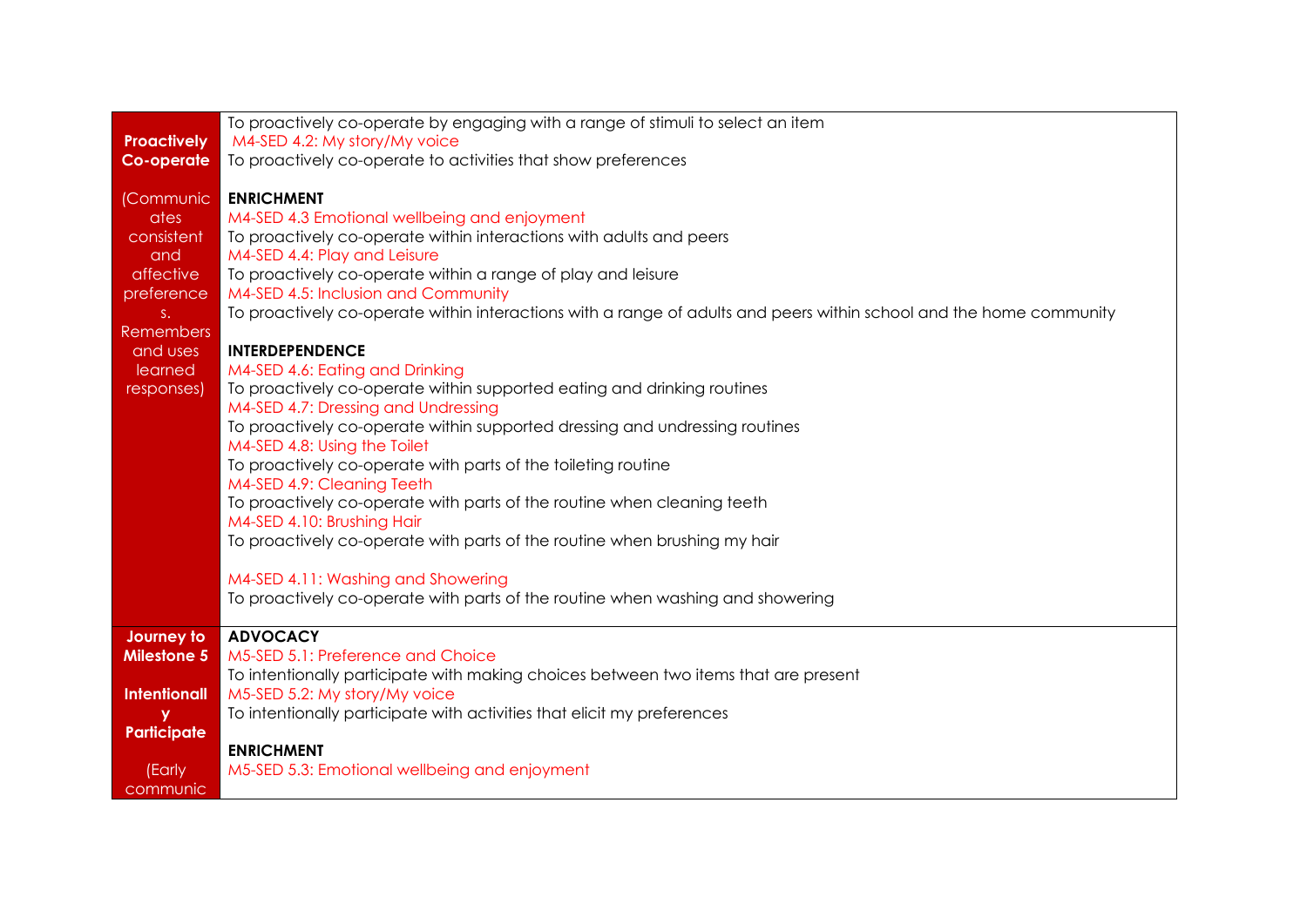| ative             | To intentionally participate and engage in social interaction and shows comfort from touch and physical contact from |
|-------------------|----------------------------------------------------------------------------------------------------------------------|
| responses,        | trusted adult                                                                                                        |
| <b>Deliberate</b> | M5-SED 5.4: Play and Leisure                                                                                         |
| participatio      | To intentionally participate in play opportunities                                                                   |
| n, Seeks          | M5-SED 5.5: Inclusion and Community                                                                                  |
| attention,        | To intentionally participate within a range of adults and peers in the school, at home and the wider community       |
| <b>Sustains</b>   |                                                                                                                      |
| concentrati       | <b>INTERDEPENDENCE</b>                                                                                               |
| on, Explores      | M5-SED 5.6: Eating and Drinking                                                                                      |
| in more           | To intentionally participate within supported eating and drinking routines                                           |
| complex           | M5-SED 5.7: Dressing and Undressing                                                                                  |
| ways)             | To intentionally participate within dressing and undressing routines                                                 |
|                   | M5-SED 5.8: Using the Toilet                                                                                         |
|                   | To intentionally participate with parts of the toileting routine                                                     |
|                   | M5-SED 5.9: Cleaning Teeth                                                                                           |
|                   | To intentionally participate with parts of the routine for cleaning teeth                                            |
|                   | M5-SED 5.10: Brushing Hair                                                                                           |
|                   | To intentionally participate with parts of the routine for brushing hair                                             |
|                   | M5-SED 5.11: Washing and Showering                                                                                   |
|                   | To intentionally participate with parts of the routine when washing and showering                                    |
|                   | <b>INTERDEPENDENT ROUTINES</b>                                                                                       |
|                   | M5-SED 5.12: Within class                                                                                            |
|                   | To intentionally participate in familiar routines within the classroom & at home                                     |
|                   | M5-SED 5.13: Arriving/exiting school                                                                                 |
|                   | To intentionally participate in entering and exiting school                                                          |
|                   | M5-SED 5.14: Around the school                                                                                       |
|                   | To intentionally participate in moving around the school with decreased support                                      |
|                   |                                                                                                                      |
| Journey to        | <b>ADVOCACY</b>                                                                                                      |
| Milestone 6       | M6-SED 6.1: Preference and Choice                                                                                    |
|                   | To initiate the selection of an item that I have chosen                                                              |
| <b>Initiate</b>   | M6-SED 6.2: My story/My voice                                                                                        |
|                   | To initiate activities that show my preferences                                                                      |
|                   |                                                                                                                      |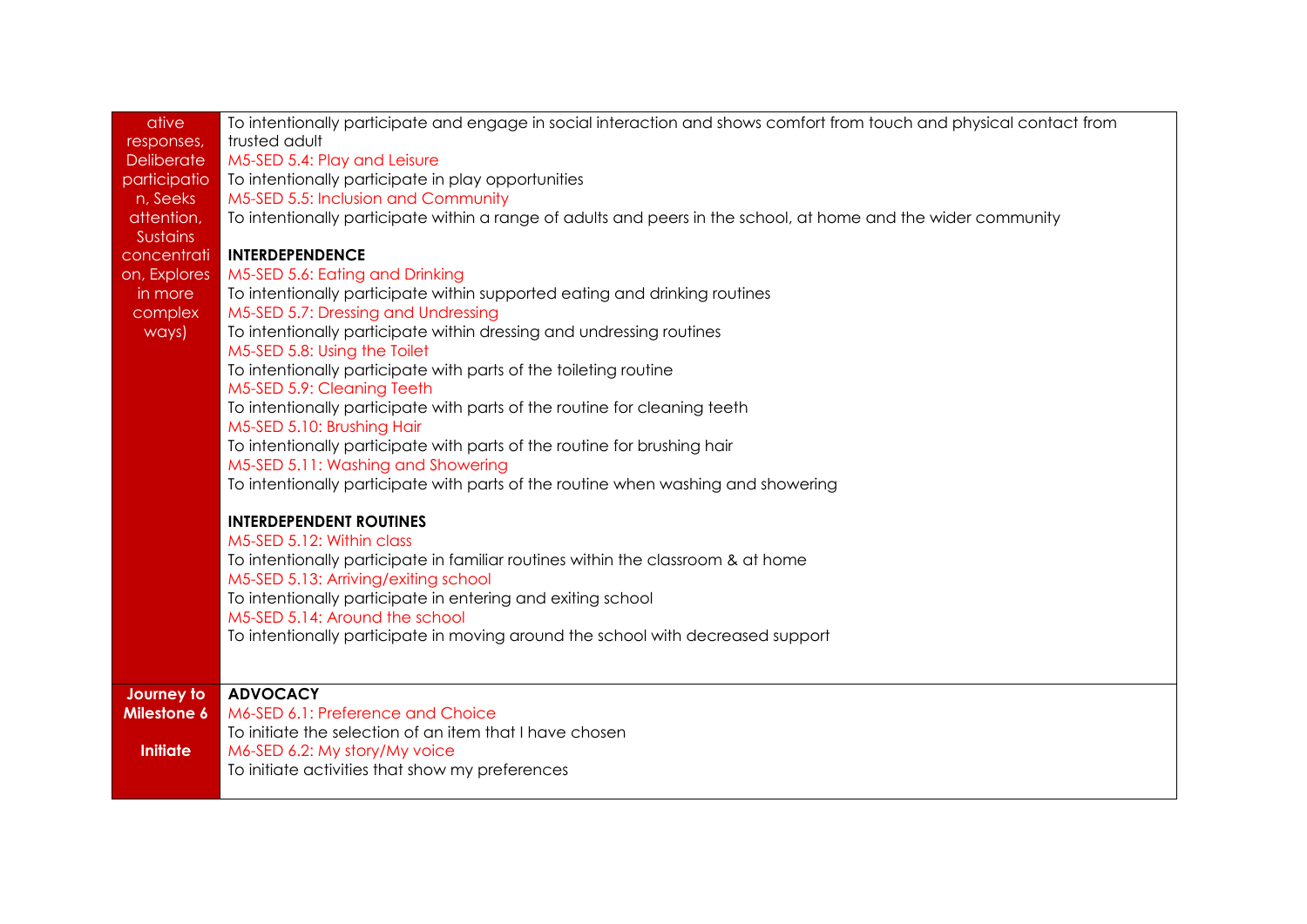| (Increasingl        | <b>ENRICHMENT</b>                                                                                                     |
|---------------------|-----------------------------------------------------------------------------------------------------------------------|
|                     |                                                                                                                       |
| y.                  | M6-SED 6,3: Emotional wellbeing and enjoyment                                                                         |
| convention          | To initiate social interaction and physical contact with trusted adults                                               |
| <sub>a</sub>        | M6-SED 6.4: Play and Leisure                                                                                          |
| communic            | To initiate play                                                                                                      |
| ation,              | M6-SED 6.5: Inclusion and Community                                                                                   |
|                     | participates To initiate interactions with a range of adults and peers within school, at home and the wider community |
|                     |                                                                                                                       |
| anticipates,        | <b>INTERDEPENDENCE</b>                                                                                                |
| active              | M6-SED 6.6: Eating and Drinking                                                                                       |
| exploration,        | To initiate parts of the eating and drinking routine with decreased support                                           |
| turn takes in       | M6-SED 6.7: Dressing and Undressing                                                                                   |
| $1-1$               | To initiate parts of the dressing and undressing routine                                                              |
| <i>interactions</i> | M6-SED 6.8: Using the Toilet                                                                                          |
|                     | To initiate parts of the toileting routine                                                                            |
|                     | M6-SED 6.9: Cleaning Teeth                                                                                            |
|                     | To initiate parts of the routine when cleaning teeth                                                                  |
|                     | M6-SED 6.10: Brushing Hair                                                                                            |
|                     | To initiate parts of the routine for brushing hair                                                                    |
|                     | M6-SED 6.11: Washing and Showering                                                                                    |
|                     | To initiate parts of the routine when washing and showering                                                           |
|                     |                                                                                                                       |
|                     | <b>INTERDEPENDENT ROUTINES</b>                                                                                        |
|                     | M6-SED 6.12: In class                                                                                                 |
|                     | To initiate parts of familiar routines within the classroom                                                           |
|                     | M6-SED 6.13: Arriving/exiting familiar places                                                                         |
|                     |                                                                                                                       |
|                     | To initiate parts of the routine for entering and exiting the school and home                                         |
|                     | M6-SED 6.14: Familiar spaces                                                                                          |
|                     | To initiate moving around familiar school and home spaces                                                             |
|                     | M6-SED 6.15: At home                                                                                                  |
|                     | To initiate parts of familiar routines at home                                                                        |
|                     |                                                                                                                       |
|                     |                                                                                                                       |
|                     |                                                                                                                       |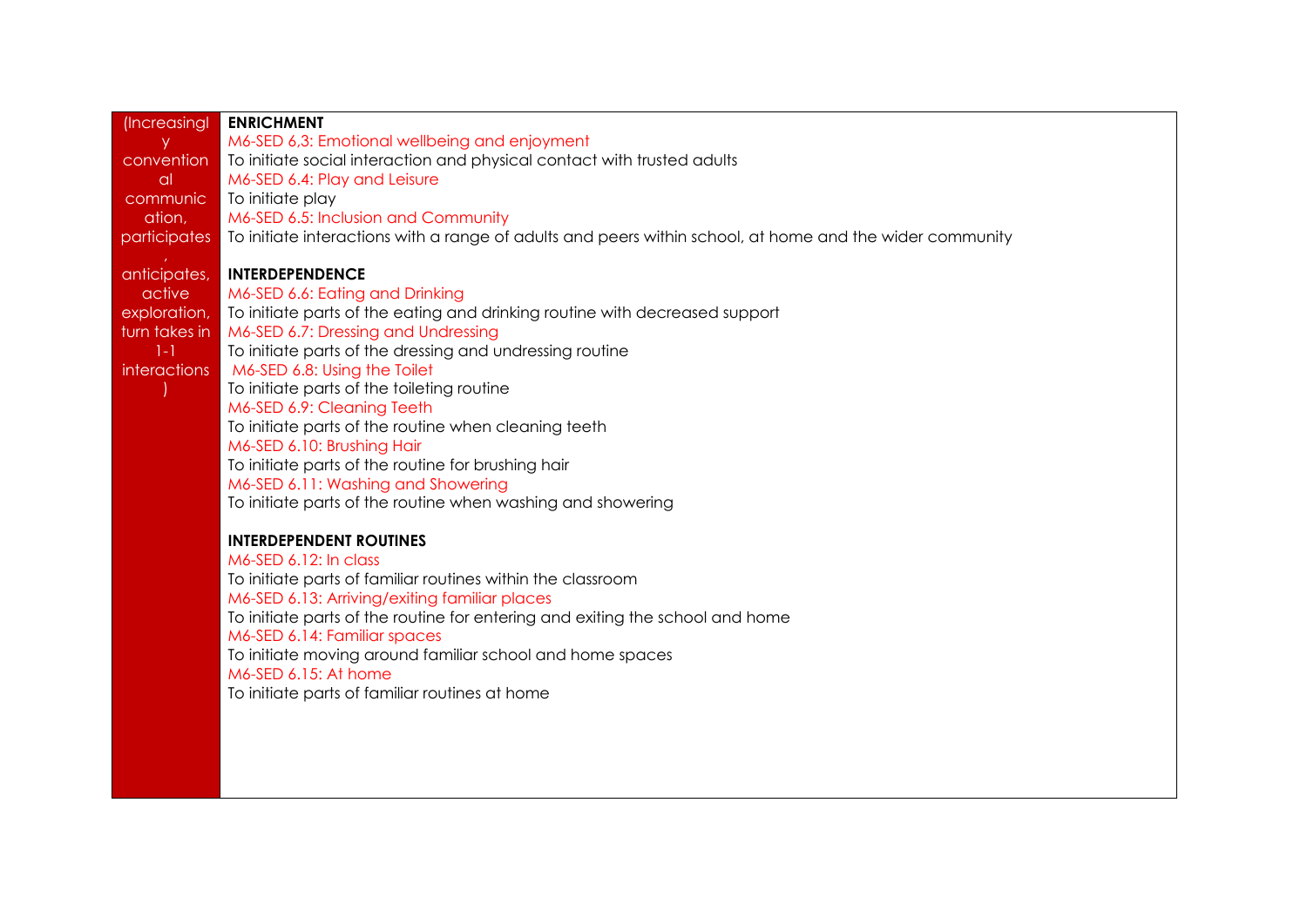| Journey to<br><b>Milestone 7</b> | Seek & show interest in new experiences<br>1. Seek and respond to a range of different stimuli and experiences e.g. sensory equipment<br>2. Show interest in others<br>Respond a range of emotional expression<br>3.<br>Interact with familiar people<br>4.<br>Responds when talked to i.e. change facial expression, moves body, etc.<br>5.<br>Show interest in the activities of others e.g. following their gaze<br>6.<br>Show interest in a range of play & leisure activities<br>7.<br>Show interest in a range of environments<br>8.<br>9. Imitates an adults pretend play<br>10. Play alongside alongside peers<br>11. Responds to 'yes' and 'no' when following structured routines & boundaries<br>12. Experience spontaneous play<br>13. Show awareness that actions can lead to response from others<br>14. Is aware of happy and familiar voices<br>15. Experiences activities shared with others |
|----------------------------------|---------------------------------------------------------------------------------------------------------------------------------------------------------------------------------------------------------------------------------------------------------------------------------------------------------------------------------------------------------------------------------------------------------------------------------------------------------------------------------------------------------------------------------------------------------------------------------------------------------------------------------------------------------------------------------------------------------------------------------------------------------------------------------------------------------------------------------------------------------------------------------------------------------------|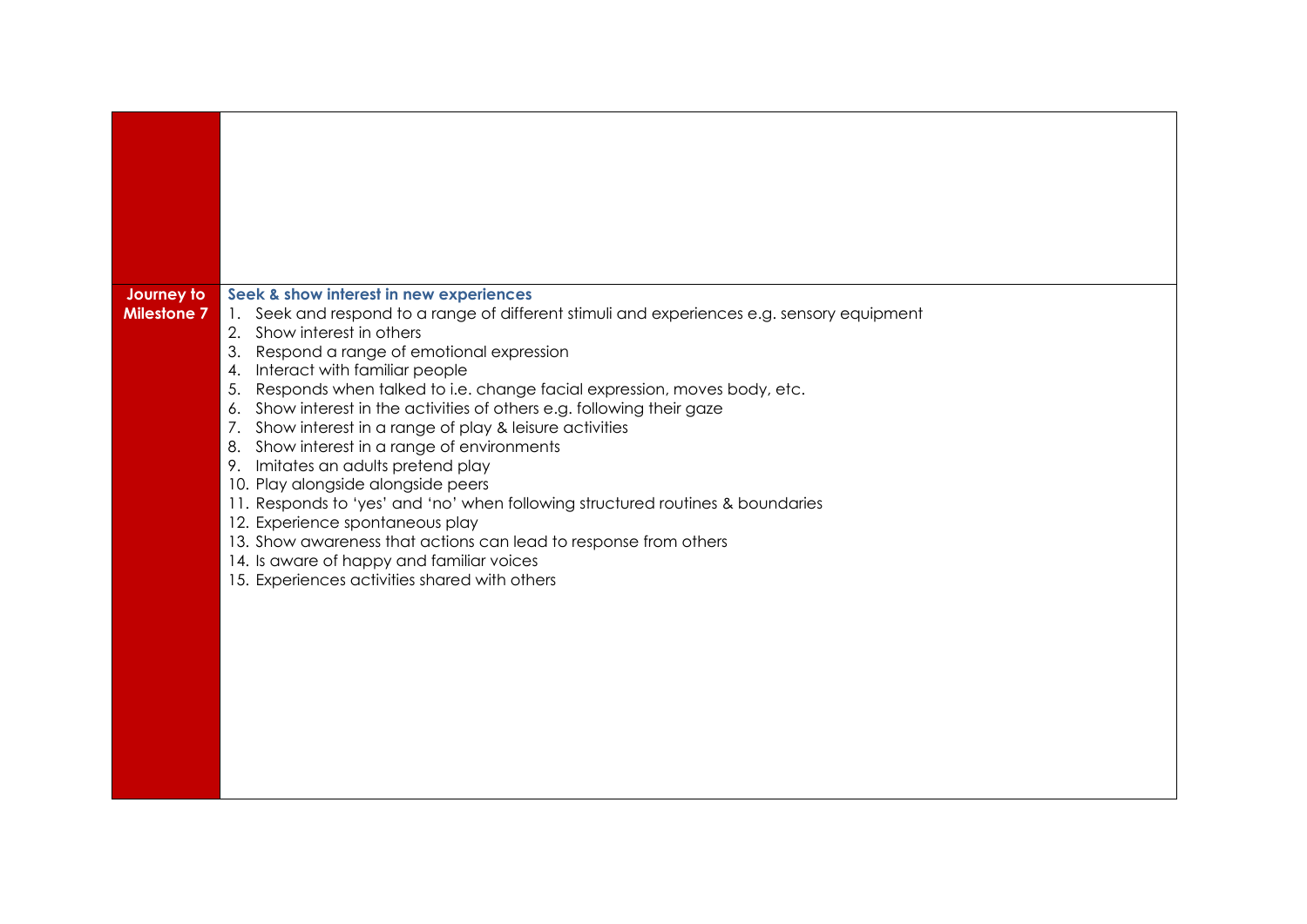| Journey to<br><b>Milestone 8</b> | Respond to experiences and to capitalise on individual interests and curiosity<br>1. Respond to interaction with others<br>2. Respond to & show preferences to a range of play & leisure options<br>Show a response to a change of environments e.g. likes & dislikes<br>3.<br>Show interest in the activities of others and begin to share experiences<br>4.<br>Seek & respond to the company and support of others<br>5.<br>Begins to follow part of familiar routines, structure & boundaries<br>6.<br>7.<br>Respond to spontaneous play<br>8. Attends to familiar people and objects<br>9. Shows an emotional response to an activity/stimuli through vocalisation, body movement, eye contact and gesture<br>10. Use conventional gestures i.e. reaching, pointing, giving, etc.<br>11. Shifts gaze between people and objects with support<br>12. To change an emotional response when alternative is offered<br>13. Initiate play with familiar people<br>14. To begin to use imitation in play<br>15. Begins to develop sense of self as an individual<br>16. Is responsive to emotional support from familiar adults |
|----------------------------------|-------------------------------------------------------------------------------------------------------------------------------------------------------------------------------------------------------------------------------------------------------------------------------------------------------------------------------------------------------------------------------------------------------------------------------------------------------------------------------------------------------------------------------------------------------------------------------------------------------------------------------------------------------------------------------------------------------------------------------------------------------------------------------------------------------------------------------------------------------------------------------------------------------------------------------------------------------------------------------------------------------------------------------------------------------------------------------------------------------------------------------|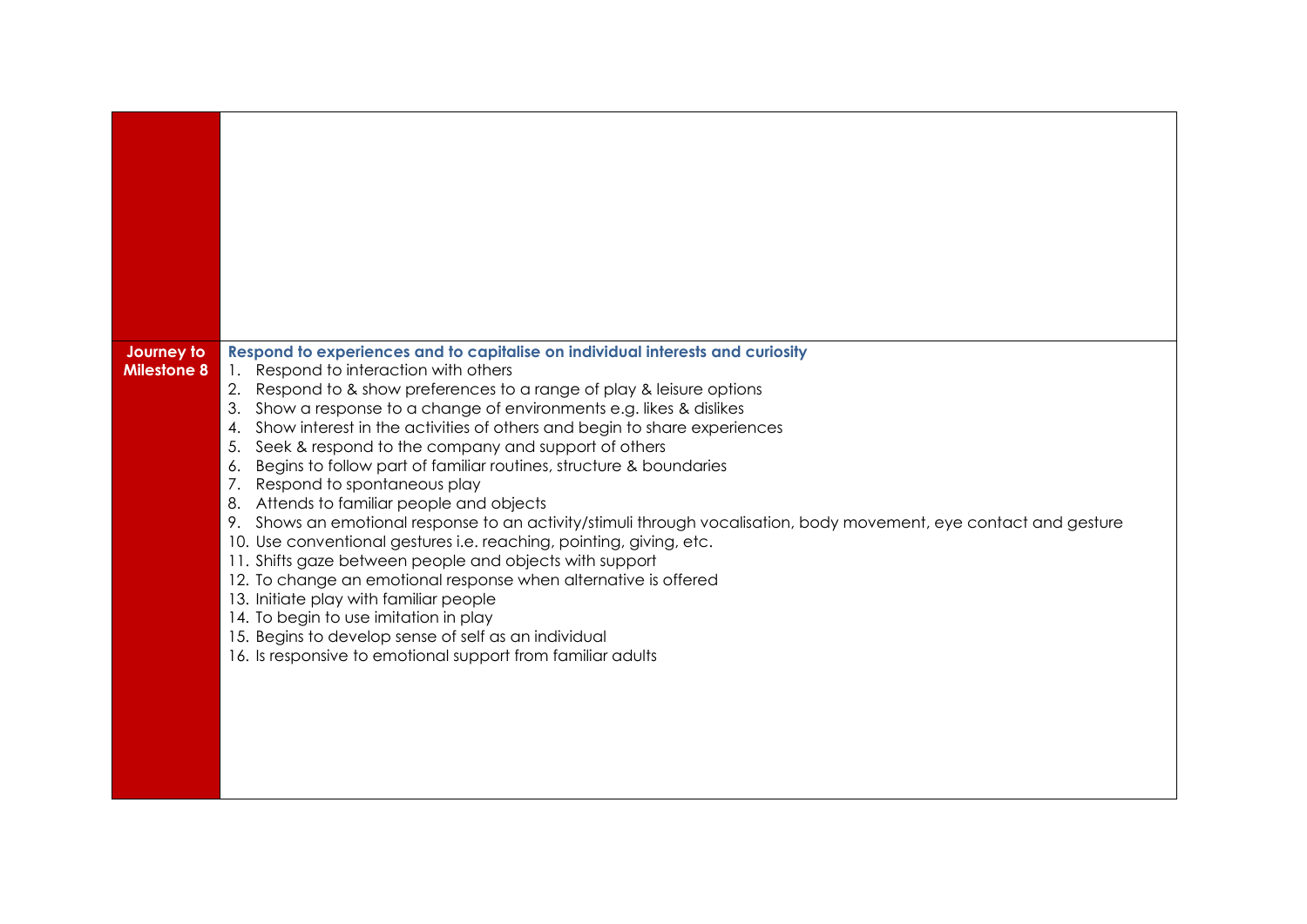| Journey to         | Intentionally express wants, needs & feelings within a multi-sensory, communication rich environment                               |
|--------------------|------------------------------------------------------------------------------------------------------------------------------------|
| <b>Milestone 9</b> | 1. Anticipates familiar routines, structures and boundaries                                                                        |
|                    | 2.<br>Initiate spontaneous play                                                                                                    |
|                    | 3.<br>Demonstrate consistent attention to familiar people & stimuli                                                                |
|                    | Seek out preferred objects/toys within familiar environment<br>4.                                                                  |
|                    | Begins to respond to unfamiliar people<br>5.                                                                                       |
|                    | Actively engages with familiar people<br>6.                                                                                        |
|                    | 7.<br>To actively engage in imitation play<br>To initiate interaction with others during social times, for example lunchtime<br>8. |
|                    | Independently engages in a variety of sensory activities<br>9.                                                                     |
|                    | 10. To participate in shared play and activities and keep play/activities going by responding to others                            |
|                    | 11. Express wants & needs through preferred modes of communication                                                                 |
|                    | 12. Can use vocalisation, eye contact, facial expression and gesture to communicate with other people and draw their               |
|                    | attention                                                                                                                          |
|                    | 13. Begins to form friendships with support                                                                                        |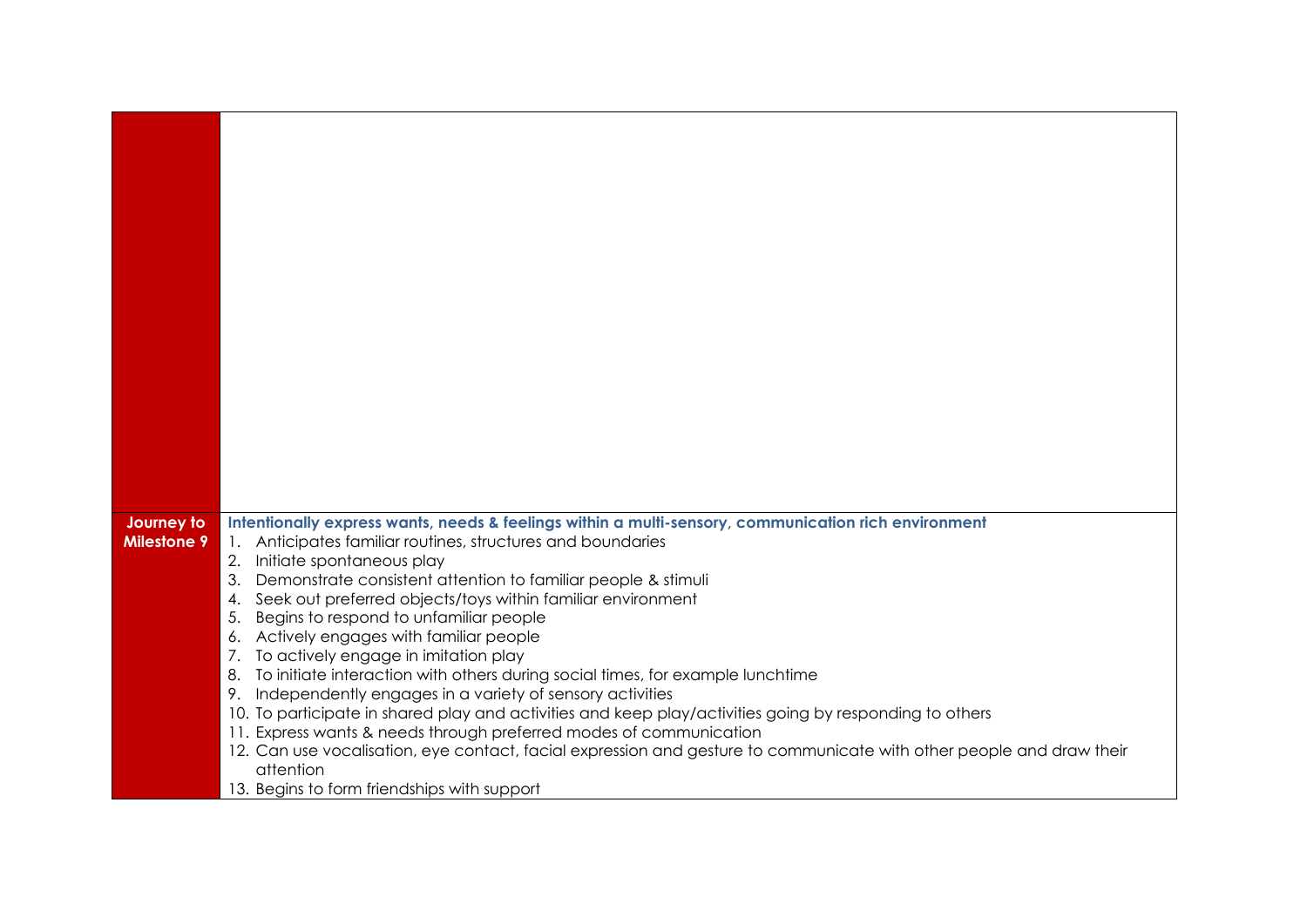|                  | 14. Recognises familiar people and demonstrates friendly behaviour                                                  |
|------------------|---------------------------------------------------------------------------------------------------------------------|
|                  | 15. Chooses to share attention with familiar people                                                                 |
|                  | 16. To begin to show enjoyment of being with others                                                                 |
|                  | 17. To begin to take responsibility for carrying out a class responsibility with support                            |
|                  |                                                                                                                     |
|                  |                                                                                                                     |
|                  |                                                                                                                     |
|                  |                                                                                                                     |
|                  |                                                                                                                     |
|                  |                                                                                                                     |
|                  |                                                                                                                     |
|                  |                                                                                                                     |
|                  |                                                                                                                     |
|                  |                                                                                                                     |
|                  |                                                                                                                     |
|                  |                                                                                                                     |
|                  | Initiate activities with people and objects that capitalise on their individual interests and the world around them |
| Journey to       | <b>MENTAL HEALTH &amp; WELLBEING</b>                                                                                |
| <b>Milestone</b> | 1. To begin to explore a range of different feelings that individuals can experience                                |
| 10               | 2. To begin to explore a range of words to describe feelings                                                        |
|                  | 3. To begin to explore things that help people feel good (e.g. playing outside, doing things they enjoy, etc.)      |
|                  | 4. To develop ways of expressing how they feel, for example, orally, facial expression, through behaviour           |
|                  | To accept appropriate sensory resources from a familiar adult to regulate emotions<br>5.                            |
|                  |                                                                                                                     |
|                  | <b>RELATIONSHIPS EDUCATION</b>                                                                                      |
|                  | 6. Demonstrates recognition of peers/friends.                                                                       |
|                  | 7. Builds relationships with familiar people within the classroom and wider school environment                      |
|                  | 8. To seek emotional support from a familiar adult                                                                  |
|                  | 9. To realise what makes their own friends happy                                                                    |
|                  | 10. To realise what makes their own friends sad                                                                     |
|                  | 11. Can name important people in their lives i.e. family members, friends, teachers                                 |
|                  |                                                                                                                     |
|                  | LIVING IN THE WIDER WORLD                                                                                           |
|                  | 12. Actively listens to others, sometimes needing support                                                           |
|                  |                                                                                                                     |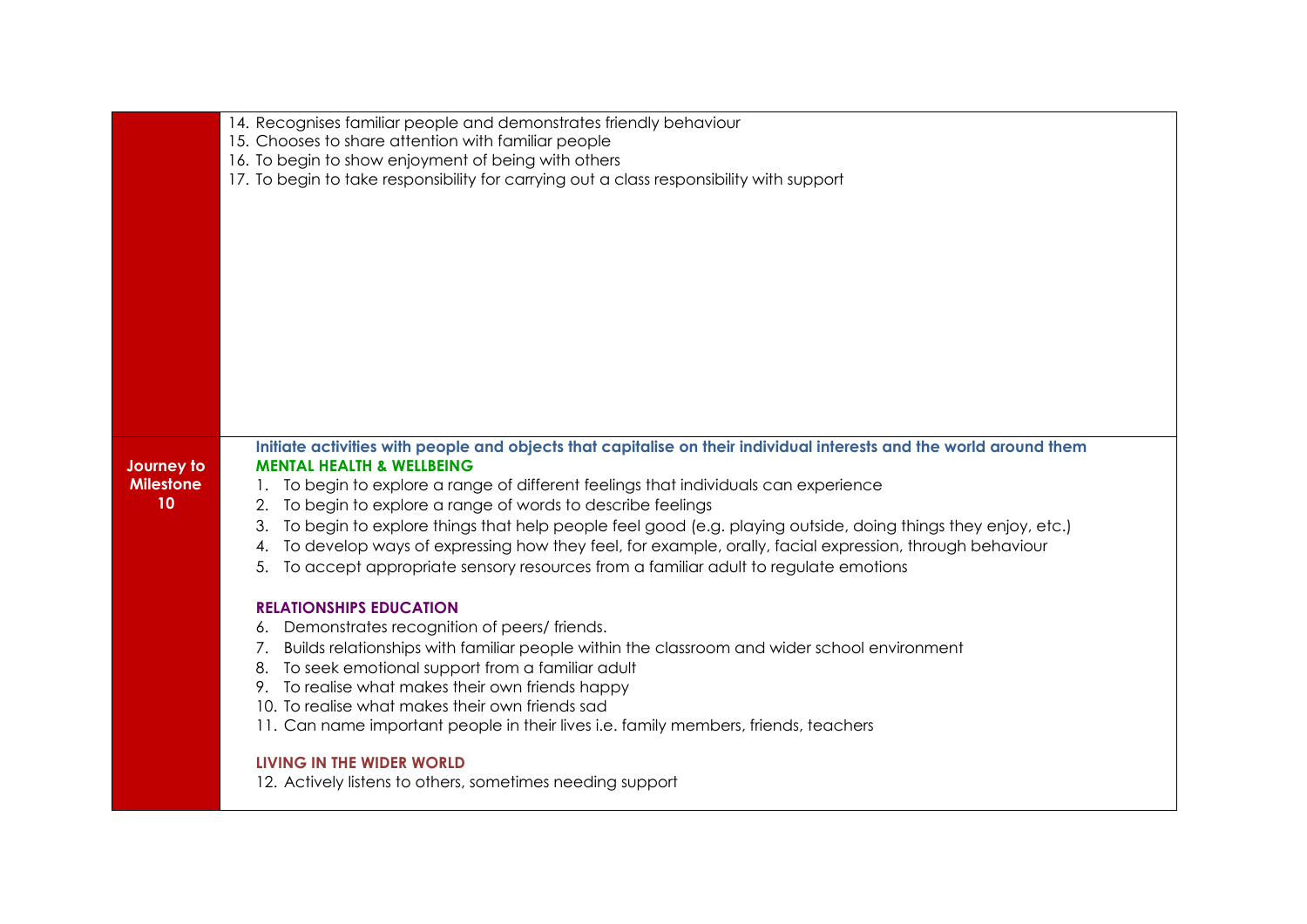| 13. Seeks to gain attention in a variety of ways, drawing others into social interactions.<br>14. Wary of unfamiliar people<br>15. Interacts with others and experiences new environments and activities, with familiar adult supporting<br>16. Request to do an activity and be motivated by it<br>17. To follow class rules and expectations with support<br>18. Watch and observe other children's actions & begin to build early friendships through shared interests<br>19. Begins to learn that some things are theirs and some things belong to other people<br>20. To begin to make consistent choices with a familiar adult<br>21. Develops routines of turn taking, sharing and cooperating<br>Work and play with others to promote positive relationships<br>Journey to<br><b>MENTAL HEALTH &amp; WELLBEING</b><br><b>Milestone</b><br>11<br>Recognise and name emotions such as sad, happy, worried, excited<br>Expresses own feelings & emotions such as sad, happy, angry, scared, worried, etc.<br>2.<br>3. To recognise preferred items that make me feel happier<br>Demonstrates sense of self as an individual, e.g. wants to do things independently<br>4.<br>5. To recognise when others are trying to help<br>6. To explore who they are, for example physical attributes |                                                                                   |
|------------------------------------------------------------------------------------------------------------------------------------------------------------------------------------------------------------------------------------------------------------------------------------------------------------------------------------------------------------------------------------------------------------------------------------------------------------------------------------------------------------------------------------------------------------------------------------------------------------------------------------------------------------------------------------------------------------------------------------------------------------------------------------------------------------------------------------------------------------------------------------------------------------------------------------------------------------------------------------------------------------------------------------------------------------------------------------------------------------------------------------------------------------------------------------------------------------------------------------------------------------------------------------------------|-----------------------------------------------------------------------------------|
|                                                                                                                                                                                                                                                                                                                                                                                                                                                                                                                                                                                                                                                                                                                                                                                                                                                                                                                                                                                                                                                                                                                                                                                                                                                                                                |                                                                                   |
|                                                                                                                                                                                                                                                                                                                                                                                                                                                                                                                                                                                                                                                                                                                                                                                                                                                                                                                                                                                                                                                                                                                                                                                                                                                                                                |                                                                                   |
|                                                                                                                                                                                                                                                                                                                                                                                                                                                                                                                                                                                                                                                                                                                                                                                                                                                                                                                                                                                                                                                                                                                                                                                                                                                                                                |                                                                                   |
|                                                                                                                                                                                                                                                                                                                                                                                                                                                                                                                                                                                                                                                                                                                                                                                                                                                                                                                                                                                                                                                                                                                                                                                                                                                                                                |                                                                                   |
|                                                                                                                                                                                                                                                                                                                                                                                                                                                                                                                                                                                                                                                                                                                                                                                                                                                                                                                                                                                                                                                                                                                                                                                                                                                                                                |                                                                                   |
|                                                                                                                                                                                                                                                                                                                                                                                                                                                                                                                                                                                                                                                                                                                                                                                                                                                                                                                                                                                                                                                                                                                                                                                                                                                                                                |                                                                                   |
|                                                                                                                                                                                                                                                                                                                                                                                                                                                                                                                                                                                                                                                                                                                                                                                                                                                                                                                                                                                                                                                                                                                                                                                                                                                                                                |                                                                                   |
|                                                                                                                                                                                                                                                                                                                                                                                                                                                                                                                                                                                                                                                                                                                                                                                                                                                                                                                                                                                                                                                                                                                                                                                                                                                                                                |                                                                                   |
|                                                                                                                                                                                                                                                                                                                                                                                                                                                                                                                                                                                                                                                                                                                                                                                                                                                                                                                                                                                                                                                                                                                                                                                                                                                                                                |                                                                                   |
|                                                                                                                                                                                                                                                                                                                                                                                                                                                                                                                                                                                                                                                                                                                                                                                                                                                                                                                                                                                                                                                                                                                                                                                                                                                                                                |                                                                                   |
|                                                                                                                                                                                                                                                                                                                                                                                                                                                                                                                                                                                                                                                                                                                                                                                                                                                                                                                                                                                                                                                                                                                                                                                                                                                                                                |                                                                                   |
|                                                                                                                                                                                                                                                                                                                                                                                                                                                                                                                                                                                                                                                                                                                                                                                                                                                                                                                                                                                                                                                                                                                                                                                                                                                                                                |                                                                                   |
|                                                                                                                                                                                                                                                                                                                                                                                                                                                                                                                                                                                                                                                                                                                                                                                                                                                                                                                                                                                                                                                                                                                                                                                                                                                                                                |                                                                                   |
|                                                                                                                                                                                                                                                                                                                                                                                                                                                                                                                                                                                                                                                                                                                                                                                                                                                                                                                                                                                                                                                                                                                                                                                                                                                                                                |                                                                                   |
|                                                                                                                                                                                                                                                                                                                                                                                                                                                                                                                                                                                                                                                                                                                                                                                                                                                                                                                                                                                                                                                                                                                                                                                                                                                                                                |                                                                                   |
|                                                                                                                                                                                                                                                                                                                                                                                                                                                                                                                                                                                                                                                                                                                                                                                                                                                                                                                                                                                                                                                                                                                                                                                                                                                                                                |                                                                                   |
|                                                                                                                                                                                                                                                                                                                                                                                                                                                                                                                                                                                                                                                                                                                                                                                                                                                                                                                                                                                                                                                                                                                                                                                                                                                                                                |                                                                                   |
|                                                                                                                                                                                                                                                                                                                                                                                                                                                                                                                                                                                                                                                                                                                                                                                                                                                                                                                                                                                                                                                                                                                                                                                                                                                                                                |                                                                                   |
|                                                                                                                                                                                                                                                                                                                                                                                                                                                                                                                                                                                                                                                                                                                                                                                                                                                                                                                                                                                                                                                                                                                                                                                                                                                                                                |                                                                                   |
|                                                                                                                                                                                                                                                                                                                                                                                                                                                                                                                                                                                                                                                                                                                                                                                                                                                                                                                                                                                                                                                                                                                                                                                                                                                                                                |                                                                                   |
|                                                                                                                                                                                                                                                                                                                                                                                                                                                                                                                                                                                                                                                                                                                                                                                                                                                                                                                                                                                                                                                                                                                                                                                                                                                                                                |                                                                                   |
|                                                                                                                                                                                                                                                                                                                                                                                                                                                                                                                                                                                                                                                                                                                                                                                                                                                                                                                                                                                                                                                                                                                                                                                                                                                                                                |                                                                                   |
|                                                                                                                                                                                                                                                                                                                                                                                                                                                                                                                                                                                                                                                                                                                                                                                                                                                                                                                                                                                                                                                                                                                                                                                                                                                                                                |                                                                                   |
|                                                                                                                                                                                                                                                                                                                                                                                                                                                                                                                                                                                                                                                                                                                                                                                                                                                                                                                                                                                                                                                                                                                                                                                                                                                                                                |                                                                                   |
|                                                                                                                                                                                                                                                                                                                                                                                                                                                                                                                                                                                                                                                                                                                                                                                                                                                                                                                                                                                                                                                                                                                                                                                                                                                                                                |                                                                                   |
|                                                                                                                                                                                                                                                                                                                                                                                                                                                                                                                                                                                                                                                                                                                                                                                                                                                                                                                                                                                                                                                                                                                                                                                                                                                                                                |                                                                                   |
|                                                                                                                                                                                                                                                                                                                                                                                                                                                                                                                                                                                                                                                                                                                                                                                                                                                                                                                                                                                                                                                                                                                                                                                                                                                                                                |                                                                                   |
|                                                                                                                                                                                                                                                                                                                                                                                                                                                                                                                                                                                                                                                                                                                                                                                                                                                                                                                                                                                                                                                                                                                                                                                                                                                                                                |                                                                                   |
|                                                                                                                                                                                                                                                                                                                                                                                                                                                                                                                                                                                                                                                                                                                                                                                                                                                                                                                                                                                                                                                                                                                                                                                                                                                                                                |                                                                                   |
|                                                                                                                                                                                                                                                                                                                                                                                                                                                                                                                                                                                                                                                                                                                                                                                                                                                                                                                                                                                                                                                                                                                                                                                                                                                                                                |                                                                                   |
|                                                                                                                                                                                                                                                                                                                                                                                                                                                                                                                                                                                                                                                                                                                                                                                                                                                                                                                                                                                                                                                                                                                                                                                                                                                                                                |                                                                                   |
|                                                                                                                                                                                                                                                                                                                                                                                                                                                                                                                                                                                                                                                                                                                                                                                                                                                                                                                                                                                                                                                                                                                                                                                                                                                                                                |                                                                                   |
|                                                                                                                                                                                                                                                                                                                                                                                                                                                                                                                                                                                                                                                                                                                                                                                                                                                                                                                                                                                                                                                                                                                                                                                                                                                                                                |                                                                                   |
|                                                                                                                                                                                                                                                                                                                                                                                                                                                                                                                                                                                                                                                                                                                                                                                                                                                                                                                                                                                                                                                                                                                                                                                                                                                                                                |                                                                                   |
|                                                                                                                                                                                                                                                                                                                                                                                                                                                                                                                                                                                                                                                                                                                                                                                                                                                                                                                                                                                                                                                                                                                                                                                                                                                                                                | 7. To recognise own skills, for example being good at running, jumping, threading |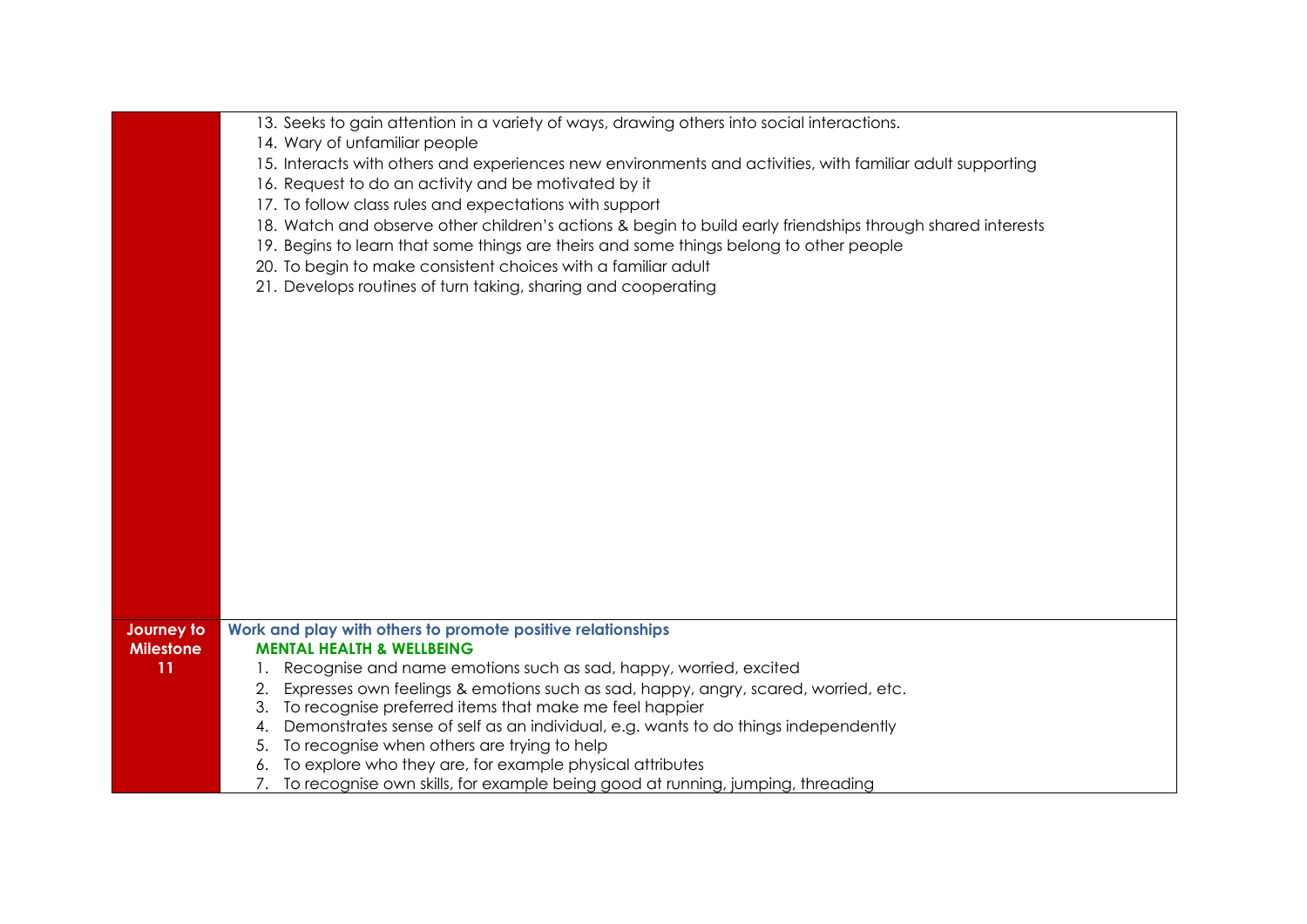8. To identify favourite things for example, TV programme, food, activities as well as things they dislike

#### **RELATIONSHIPS EDUCATION**

- 9. Begins to develop meaningful positive relationships with others in the wider school community
- 10. To begin to recognise how other people feel, for example through observing facial expressions, behaviour or listening to them
- 11. To recognise what others do to make them happy, sad, angry etc
- 12. Begin to explore the roles different people play in their lives and what they do to help them feel cared for e.g. friends, relatives, family, etc
- 13. Recognises what is kind and unkind behaviour and how this can affect others
- 14. To demonstrate an understanding of some of the qualities that make a good friend and understand why friendship is important

- 15. Listens, understands and processes basic instructions
- 16. Plays alongside & with others, positively
- 17. To make choices and start to express own preferences and interests
- 18. Anticipates another person's actions in familiar routines
- 19. Begins to understand nonverbal cues in familiar activities and contexts
- 20. To follow class rules with minimal support
- 21. Participates in new activities with increased confidence
- 22. To follow rules when participating in educational visits
- 23. Gradually able to engage in play with pretend toys and activities
- 24. Demonstrates increased confidence to communicate own wants with one or two of familiar people
- 25. To be responsible for a class job with minimal prompting
- 26. Works cooperatively with a group of peers supported by an adult
- 27. To respond to others around school with support
- 28. To begin to explore how actions and words can affect others
- 29. Begin to explore ways to keep self-safe in familiar environments (e.g. home, school)
- 30. Begin to learn about the people whose job it is to help us keep safe
- 31. To explore the meaning of 'stranger'
- 32. Begin to explore 'Hazing' in its simplest terms (being forced to do something by others)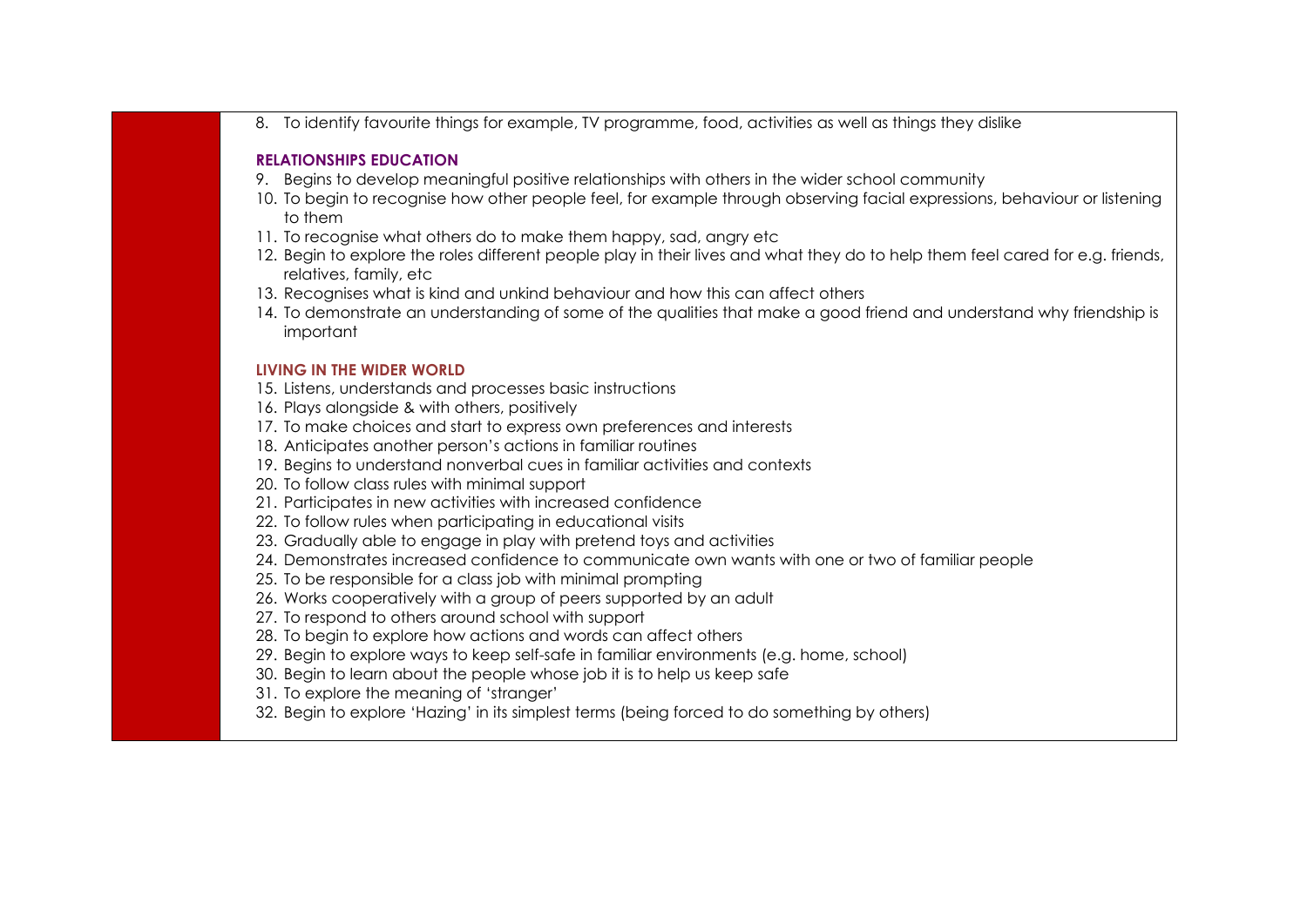| Journey to<br><b>Milestone</b> | Explore personal attributes, own and others' emotions and how this impacts on wellbeing                                                                                                   |
|--------------------------------|-------------------------------------------------------------------------------------------------------------------------------------------------------------------------------------------|
| 12                             | <b>MENTAL HEALTH &amp; WELLBEING</b>                                                                                                                                                      |
|                                | 1. To describe activities and people who make them happy                                                                                                                                  |
|                                | 2. Recognises and can relate own feelings such as sad, happy, angry, scared, lonely, worried, etc. to different                                                                           |
|                                | experiences                                                                                                                                                                               |
|                                | 3. To describe activities and people who make them sad                                                                                                                                    |
|                                | 4. To seek own preferred sensory resources and activities to self-regulate emotions                                                                                                       |
|                                | 5. To begin to explore how to manage negative emotions                                                                                                                                    |
|                                | 6. To be able to understand how feelings can make their bodies feel inside; to identify who can help them with feelings                                                                   |
|                                | 7. To demonstrate an awareness that feelings change and not everyone experiences the same feelings in the same                                                                            |
|                                | situation                                                                                                                                                                                 |
|                                | 8. To recognise when someone is upset and know how to help                                                                                                                                |
|                                | 9. To list positive personal qualities                                                                                                                                                    |
|                                | 10. To list areas for development                                                                                                                                                         |
|                                | 11. Independently seeks support from an adult when upset or sad                                                                                                                           |
|                                | <b>RELATIONSHIPS EDUCATION</b>                                                                                                                                                            |
|                                | 12. Understands how to treat themselves and others with respect; how to be polite and courteous including the                                                                             |
|                                | conventions of courtesy and manners.                                                                                                                                                      |
|                                | 13. Demonstrates an awareness of being caring towards others                                                                                                                              |
|                                | 14. Begin to explore how to cope with arguments with friends                                                                                                                              |
|                                | 15. Begin to explore the term 'bullying' as well as different types of bullying (including cyberbullying) and how to get help                                                             |
|                                | 16. To explore who can help if someone is being bullied                                                                                                                                   |
|                                | 17. To describe some personal values in friendships                                                                                                                                       |
|                                | 18. To begin to understand that people sometimes behave differently online, including by pretending to be someone                                                                         |
|                                | they're not                                                                                                                                                                               |
|                                | 19. To begin to explore appropriate touching within friendship groups, for example, hugging, high fives, shaking hands as<br>well as inappropriate or unsafe physical, and other, contact |
|                                | 20. To begin to explore what families do together, for example mealtimes, shopping                                                                                                        |
|                                | 21. To begin to explore what members of the family group do for each other                                                                                                                |
|                                | 22. To explore different types of hazing, e.g. forced to eat spicy food, forced to drink alcohol, forced to do an act to join                                                             |
|                                | a group                                                                                                                                                                                   |
|                                |                                                                                                                                                                                           |
|                                | LIVING IN THE WIDER WORLD                                                                                                                                                                 |
|                                | 23. To describe places where they feel safe                                                                                                                                               |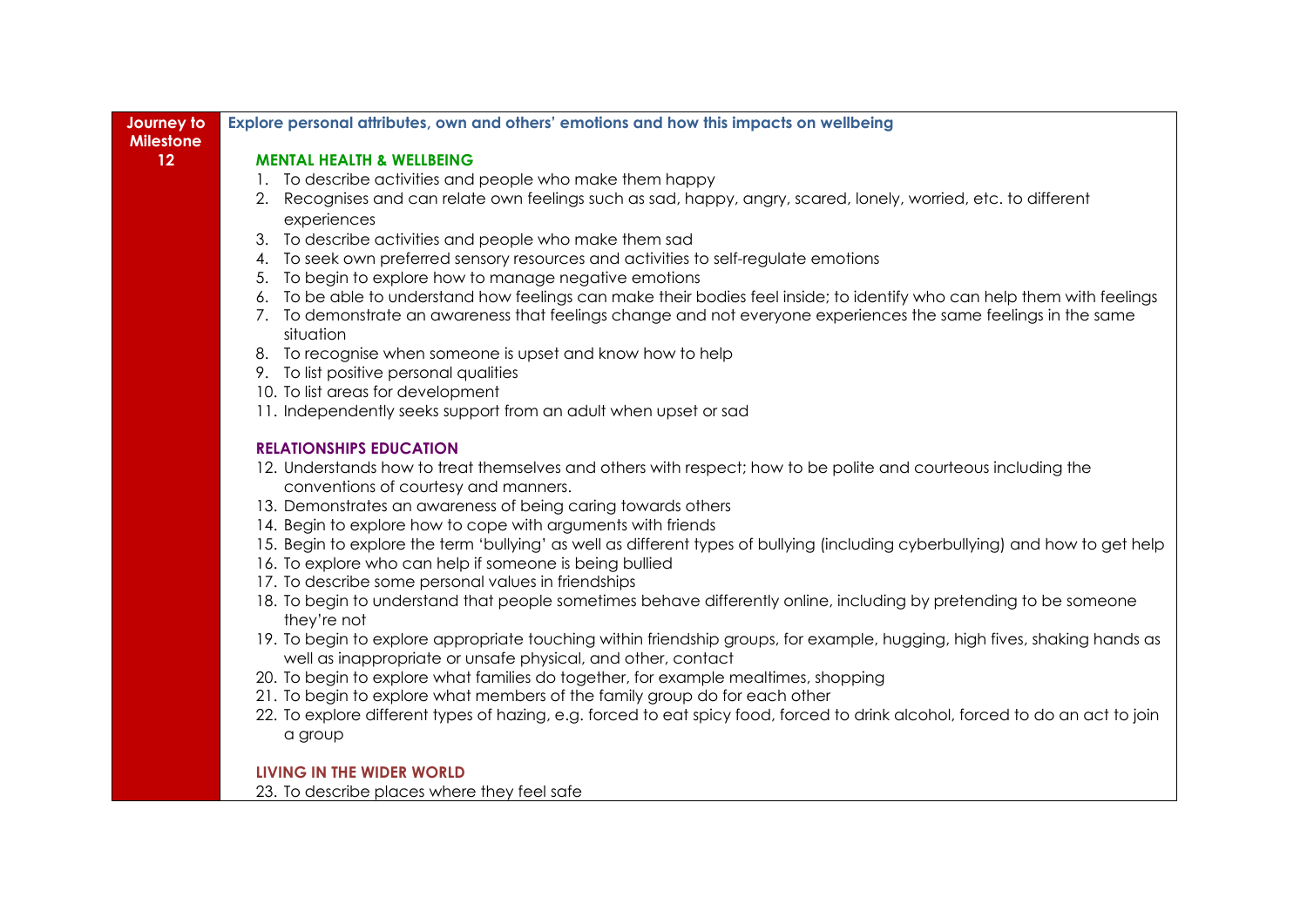|                  | 24. To know who are safe people that can help                                                                           |
|------------------|-------------------------------------------------------------------------------------------------------------------------|
|                  | 25. Accept structured change within familiar environment                                                                |
|                  | 26. Shows some understanding of school, playground and classroom rules                                                  |
|                  | 27. Is aware that rules are made to keep us safe                                                                        |
|                  | 28. To demonstrate an understanding of how to keep safe at school; to be able to identify risks including actions to    |
|                  | minimise harm with minimal support                                                                                      |
|                  | 29. To demonstrate an understanding of how to keep safe at home; to be able to identify risks including actions to      |
|                  | minimise harm with minimal support                                                                                      |
|                  | 30. Experience community visits and listen to adults to keep safe                                                       |
|                  | 31. Works cooperatively with one or two other peers supported by an adult                                               |
|                  | 32. Carries out classroom responsibilities with minimal prompting                                                       |
|                  | 33. Plays cooperatively with familiar adults                                                                            |
|                  | 34. Independently joins in play with a small group away from an adult                                                   |
|                  | 35. Demonstrates increased confidence to communicate own wants with different familiar people                           |
|                  | 36. Share own interest with familiar people                                                                             |
|                  | 37. To begin to show appropriate responses towards others in immediate environment, for example, greeting others        |
|                  | 38. Begin to negotiate and compromise with support                                                                      |
|                  | 39. To begin to take responsibility for choices and actions                                                             |
|                  | 40. Begin to explore ways to keep safe in unfamiliar/public places (e.g. shopping centre, on the street, swimming pool) |
|                  | 41. To know about the different roles and responsibilities people who can help us have in the community                 |
|                  | 42. Begin to explore the difference between a stranger and people you know                                              |
|                  |                                                                                                                         |
|                  |                                                                                                                         |
| Journey to       | Develop a sense of what is fair through understanding the need for rules and personal responsibility                    |
| <b>Milestone</b> |                                                                                                                         |
| 13               | <b>MENTAL HEALTH &amp; WELLBEING</b>                                                                                    |
|                  | 1. Identify and share with others what makes them happy                                                                 |
|                  | 2. To demonstrate own negative emotions in a more socially acceptable way                                               |
|                  | 3. To demonstrate own positive emotions in a more socially acceptable way                                               |
|                  | 4. To begin to acknowledge and name the emotions of others                                                              |
|                  | 5. To recognise what makes them special                                                                                 |
|                  |                                                                                                                         |
|                  | 6. To identify what makes us and others unique                                                                          |
|                  | 7. To name and match emotions linked to a variety of activities and experiences                                         |
|                  | <b>RELATIONSHIPS EDUCATION</b>                                                                                          |
|                  | 8. To develop an understanding of own body and which parts are private                                                  |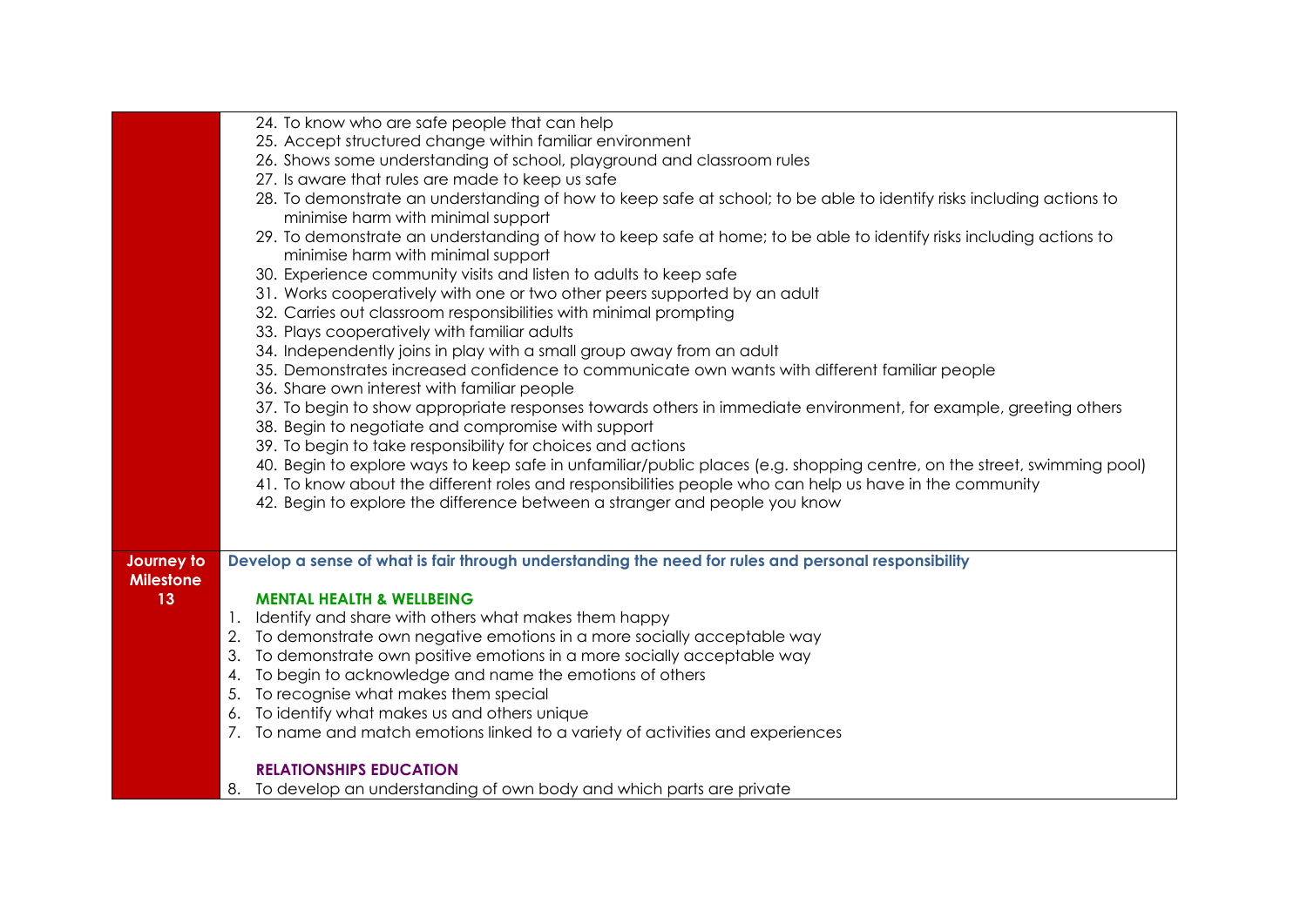- 9. Demonstrates an awareness of others' feelings
- 10. Shows affection and concern towards familiar people
- 11. Seeks support from an adult if a friend is hurt or upset
- 12. Form a friendship with more than one other child and can maintain this friendship
- 13. To begin to gain awareness of different types of relationships, including those within families, friendships and online
- 14. To recognise differences and similarities between people (i.e. gender, beliefs, background, family make-ups and orientation etc) and the importance of respecting differences
- 15. To recognise the ways they are the same as, and different to other people
- 16. Understand what a stereotype is, and how stereotypes can be unfair, negative or destructive; to develop an understanding that stereotypes can negatively influence behaviours towards others as well as strategies for challenging stereotypes
- 17. To recognise the different groups they belong to
- 18. To recognise that families are important for children growing up because they can give love, security and stability
- 19. To explore the characteristics of a healthy family life, commitment to each other, including in times of difficulty, protection and care for children and other family members, the importance of spending time together and sharing each other's lives
- 20. To explore different roles within a family such as young carers and their role in the family and why it is important
- 21. To explore the meaning of marriage
- 22. To explore the reasons for having rules in a family e.g. boundaries and routines that keep us safe
- 23. To explore the reasons for having rules and boundaries in a friendship group (including in a digital context)
- 24. To understand the importance of asking for permission and giving permission in relationships with friends, peers and adults
- 25. To begin to understand and build resilience
- 26. Begin to identify some safe and unsafe situations
- 27. Understand the difference between secrets and nice surprises and the importance of not keeping any secret that makes them feel uncomfortable, anxious or afraid.
- 28. To identify adults, they would be comfortable speaking to about specific issues
- 29. To describe some behaviours that amount to bullying
- 30. To name and describe physical peer on peer abuse
- 31. Explore the different areas where 'hazing' can happen, e.g. school, sports clubs, honour societies and begin to understand that real friends would not put pressure on you to do something
- 32. To begin to recognise if a friendship (online or offline) is making them feel unsafe or uncomfortable; how to manage this and ask for support if necessary.
- 33. To begin to learn about different types of peer on peer abuse

### **LIVING IN THE WIDER WORLD**

34. Seeks out others to share experiences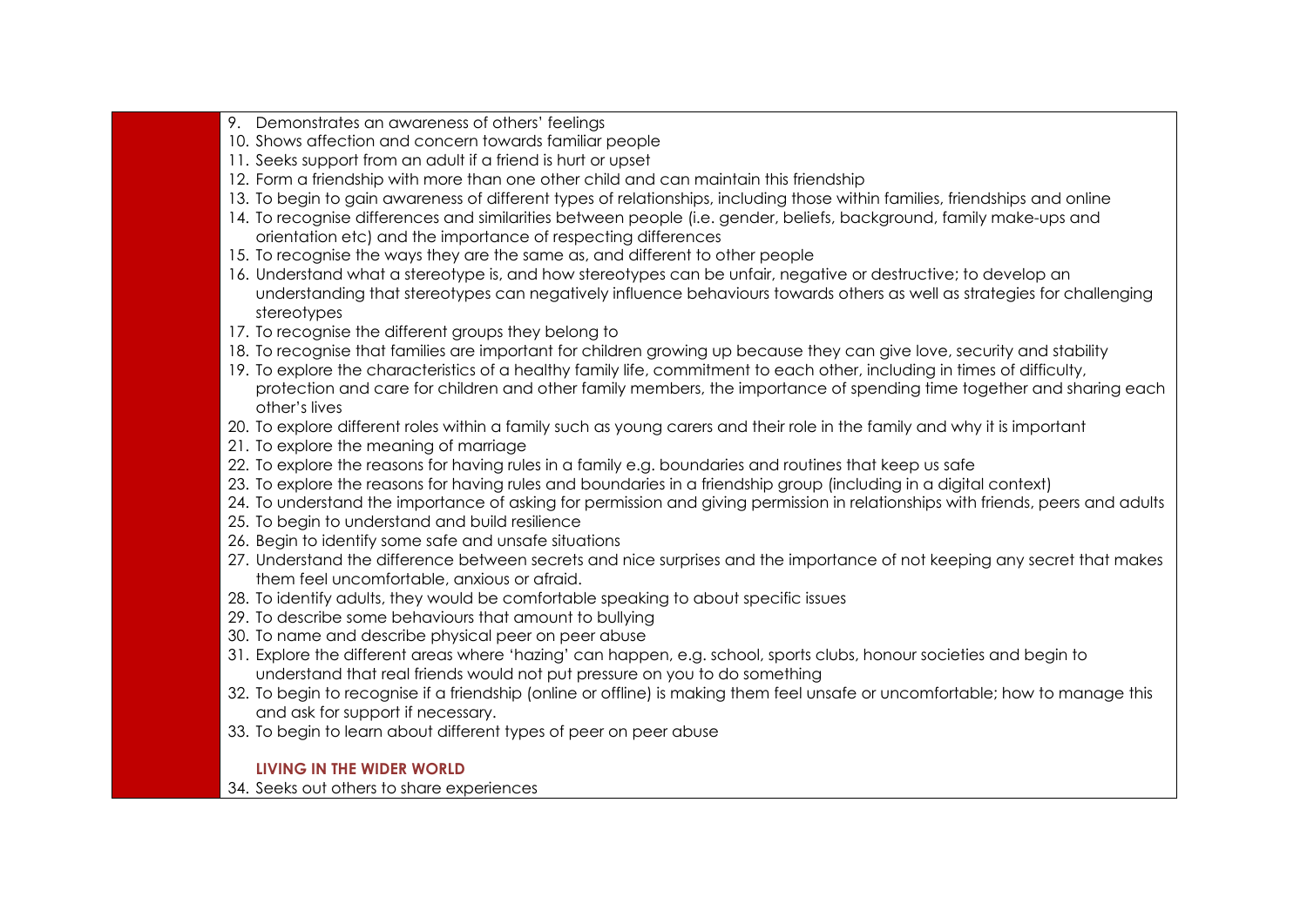- 35. Demonstrates ability to work cooperatively and collaboratively with others
- 36. Can play as part of a group without adult prompting
- 37. Turn taking with another child without adult prompting
- 38. To begin to take on responsibilities around school with support
- 39. To know that it is important to follow instructions in order to stay safe when traveling outside of school
- 40. To explore strategies for getting help if lost in public places
- 41. To demonstrate an understanding of how to keep safe in the local community or unfamiliar places; to be able to identify risks including actions to minimise harm with minimal support
- 42. To explore what diversity means as well as the benefits of living in a diverse community; about valuing diversity within communities.
- 43. To know own name and address for personal safety
- 44. To participate in activities linked to rights and responsibilities
- 45. To participate in discussions related to personal goals
- 46. To set personal targets and review them
- 47. To develop an understanding of how to organise own time
- 48. Explore the four main lures strangers may use:
- 49. A general lure simple request, "Come with me."
- 50. An assistance lure request for help, "Can you help me carry these bags to my car?" "Can you help me find my puppy?"
- 51. An incentive lure A promise to give a child something, "Hi, I have some extra money. Come with me and I'll buy you something."
- 52. An authority lure when a stranger says someone the child knows who said to go with them, "Your mom is running late and asked me to pick you up."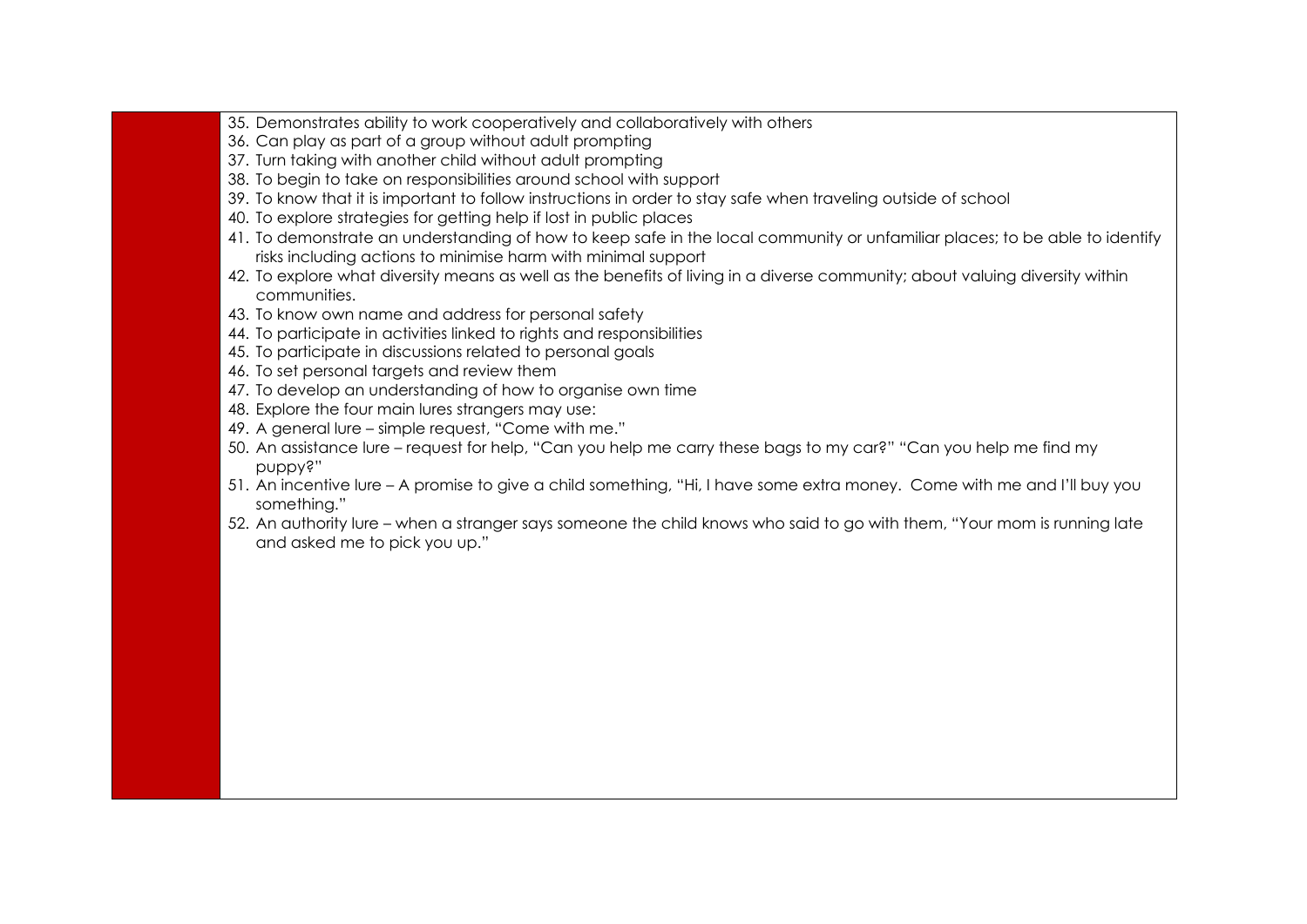| Journey to<br><b>Milestone</b> | Explore self-confidence, and learn more about interactions with others and the impact of feelings and behaviours                                                                                                                  |
|--------------------------------|-----------------------------------------------------------------------------------------------------------------------------------------------------------------------------------------------------------------------------------|
| 14                             | <b>MENTAL HEALTH &amp; WELLBEING</b>                                                                                                                                                                                              |
|                                | To understand more complex emotions such as confused, worried, anxious, excited etc.<br>$\mathbf{1}$ .                                                                                                                            |
|                                | To explore change and loss and identify feelings associated with this; to recognise what helps people to feel better<br>3.<br>Initiating interaction with a familiar adult to request support with managing own negative emotions |
|                                | Initiating interaction with a familiar adult to request support with managing own positive emotions<br>4.                                                                                                                         |
|                                | To develop an awareness of things that people can put into their body or on their skin and how these can affect how<br>5.<br>people feel                                                                                          |
|                                | 6. Can apply self-care techniques including the importance of rest, time spent with friends and family, etc                                                                                                                       |
|                                | 7. To manage own emotions with greater independence                                                                                                                                                                               |
|                                | 8. To develop strategies on how to deal with disappointments and setbacks with support                                                                                                                                            |
|                                | <b>RELATIONSHIPS EDUCATION</b>                                                                                                                                                                                                    |
|                                | 9. To recognise when themselves or others feel lonely and what to do                                                                                                                                                              |
|                                | 10. Invites others to join in who appear lonely or isolated                                                                                                                                                                       |
|                                | 11. Understand the effect on a young carer and how they can seek help and support                                                                                                                                                 |
|                                | 12. To respect and cooperate with others<br>13. To develop an understanding of healthy and unhealthy relationships within families, friendships and online                                                                        |
|                                | 14. To know who to go to for help if any kind of abuse has happened                                                                                                                                                               |
|                                | 15. To explore whether a situation could be classed as 'Hazing' e.g.                                                                                                                                                              |
|                                | 16. Would I feel comfortable if parents were watching?                                                                                                                                                                            |
|                                | 17. Would I get into trouble if a teacher saw me                                                                                                                                                                                  |
|                                | 18. Am I being asked to keep this a secret?                                                                                                                                                                                       |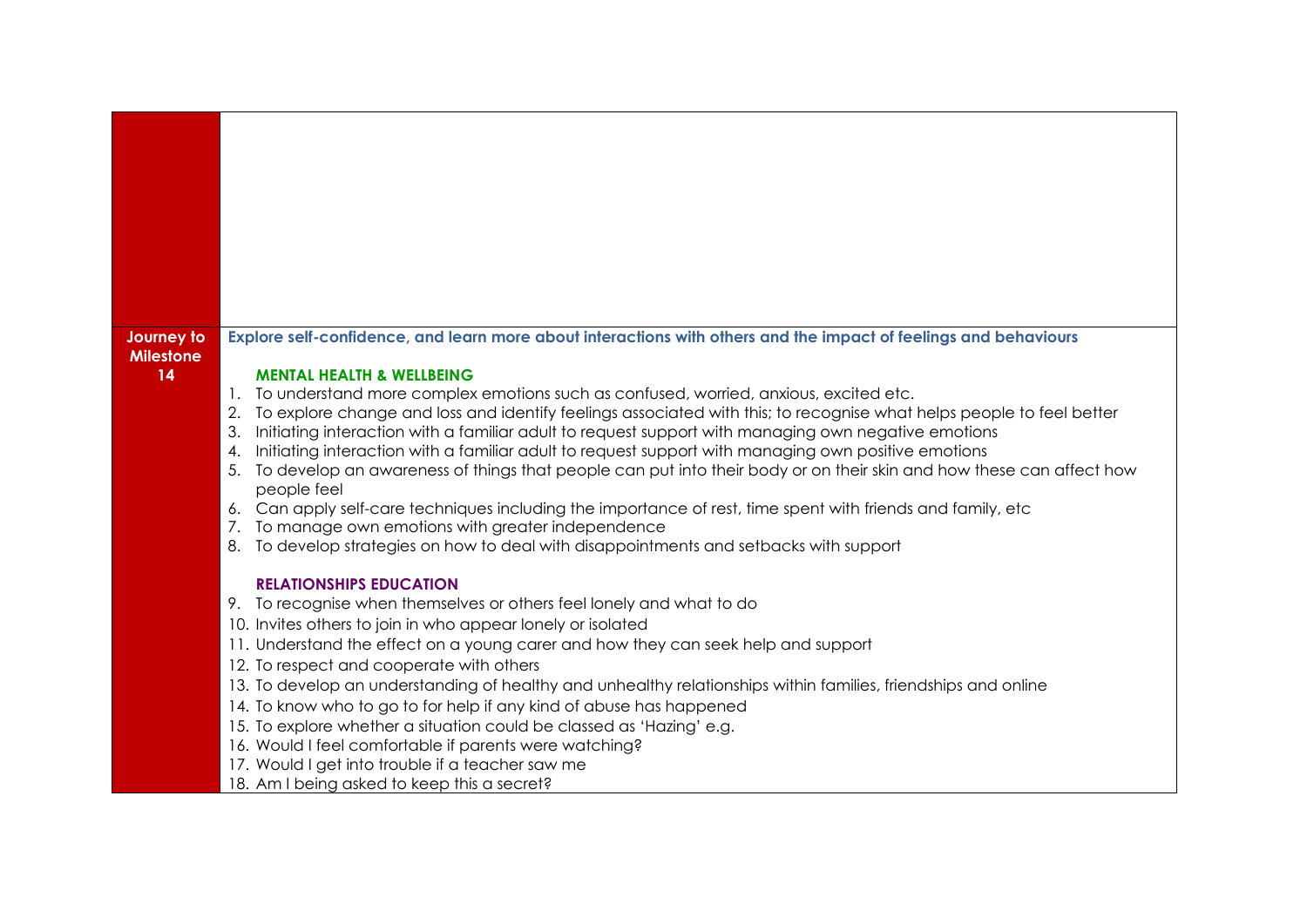|                                | 19. Is this causing me emotional or physical distress?                                                                  |
|--------------------------------|-------------------------------------------------------------------------------------------------------------------------|
|                                | 20. To understand that people who are married should respect and care for each other                                    |
|                                |                                                                                                                         |
|                                | LIVING IN THE WIDER WORLD                                                                                               |
|                                | 21. To name some safe and unsafe situations                                                                             |
|                                | 22. To name some rights and responsibilities that they are entitled to                                                  |
|                                | 23. Awareness of right and wrong                                                                                        |
|                                | 24. Responds to unfamiliar people in social situations                                                                  |
|                                | 25. Actively listen, understand, and respond to show understanding of what another has said                             |
|                                | 26. Is more confident communicating with unfamiliar people                                                              |
|                                | 27. Is more confident in new social situations.                                                                         |
|                                | 28. Know about different types of jobs                                                                                  |
|                                | 29. To demonstrate an understanding of basic road safety                                                                |
|                                | 30. To explore the reasons for having rules in our community                                                            |
|                                | 31. To explore people who can help us within the community for example, police, firefighters, doctors etc.              |
|                                | 32. To carry out familiar responsibilities around school with greater independence                                      |
|                                |                                                                                                                         |
|                                |                                                                                                                         |
| Journey to<br><b>Milestone</b> | Learn about the importance of keeping safe and how to respond appropriately in different types of relationships         |
| 15                             | <b>MENTAL HEALTH &amp; WELLBEING</b>                                                                                    |
|                                | 1. To acknowledge and understand own negative emotions and displayed behaviour                                          |
|                                | To acknowledge and understand own positive emotions and displayed behaviour<br>2.                                       |
|                                | To begin to articulate a range of emotions accurately and sensitively, using appropriate vocabulary<br>3.               |
|                                | To begin to understand and build resilience<br>4.                                                                       |
|                                | To choose and participate in activities that have a positive impact on social and emotional wellbeing<br>5.             |
|                                | Demonstrate an awareness of how to make use of their leisure time and benefits of hobbies and interests<br>6.           |
|                                | To understand that we can take care of our mental health as well as our physical health<br>7.                           |
|                                | 8. To develop an awareness of why some people choose to use or not use drugs (including nicotine, alcohol and           |
|                                | medicines).                                                                                                             |
|                                | 9. To develop an understanding of how to plan activities for own social and emotional wellbeing                         |
|                                | 10. Explore self-awareness, feeling positive about themselves, and developing an understanding of their self-esteem and |
|                                | confidence                                                                                                              |
|                                |                                                                                                                         |
|                                | <b>RELATIONSHIPS EDUCATION</b>                                                                                          |
|                                | 11. Recognise some safe and unsafe situations, giving an explanation                                                    |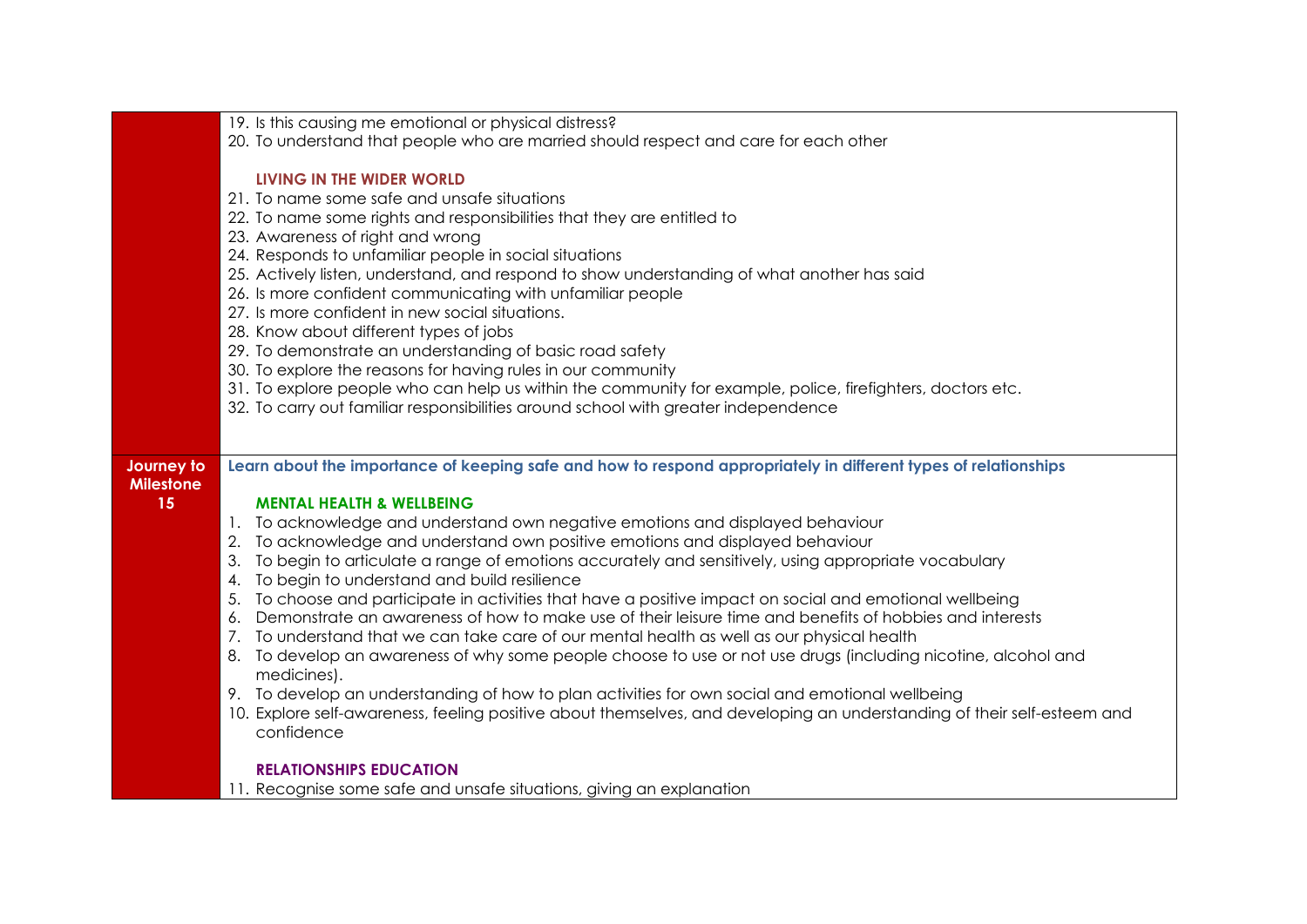- 12. To recognise the long-term effects of bullying (in all its forms) and its emotional impact; the skills and strategies needed to manage being treated or witnessing others being bullied
- 13. Understand that their actions have consequences and be able to anticipate the results of them
- 14. Understands qualities that make a good friend
- 15. Understand that healthy friendships are positive and welcoming towards others, and do not make others feel lonely or excluded
- 16. To begin to develop an awareness and understanding of the importance of trust
- 17. Recognise how to judge when a friendship/relationship is making them feel unhappy or uncomfortable and how to manage these situations and seek support from others if needed.
- 18. To develop an understanding of the terms mutual support, trust, respect and equality in relationships
- 19. Develops an understanding that marriage represents a formal and legally recognised commitment of two people to each other which is intended to be lifelong
- 20. To know and understand what adoption is and the impacts on young people and families
- 21. To know what private fostering means and the impacts this has on families and young people
- 22. Begin to explore conflict/resolution
- 23. To know where to seek help and support if you or others are experiencing abuse or something that you don't feel is right (makes you uncomfortable)
- 24. To explore the potential dangers of relationships with strangers or acquaintances, including good or bad touches and how to respond (who to tell and how to tell them)
- 25. To understand that taking inappropriate photos of others is not allowed (including up skirting)
- 26. To examine different types of family units (including single parents, step-parents, foster parents, same-sex parents)
- 27. To understand that other people's families, either in school or in the wider world, sometimes look different from their family, but that they should respect those differences and know that other children's families are also characterised by love and care
- 28. To know what is meant by the term grooming the dangers and who is at risk
- 29. To begin to explore how sexual violence and sexual harassment can happen between peers
- 30. To know who to go to for support if you or someone you know is experiencing 'Hazing'

- 31. To know & understand that there are different types of crime and this affects people in different ways
- 32. Initiates conversations, attends to, and takes account of what others say respectfully
- 33. To identify positive and negative online posts
- 34. Explains own knowledge and understanding and asks questions to others
- 35. Recognise that they have rights and responsibilities as an individual and to be able to discuss why
- 36. Beginning to understand different skills needed in the workplace
- 37. To carry out a wider range of jobs/responsibilities around school to help others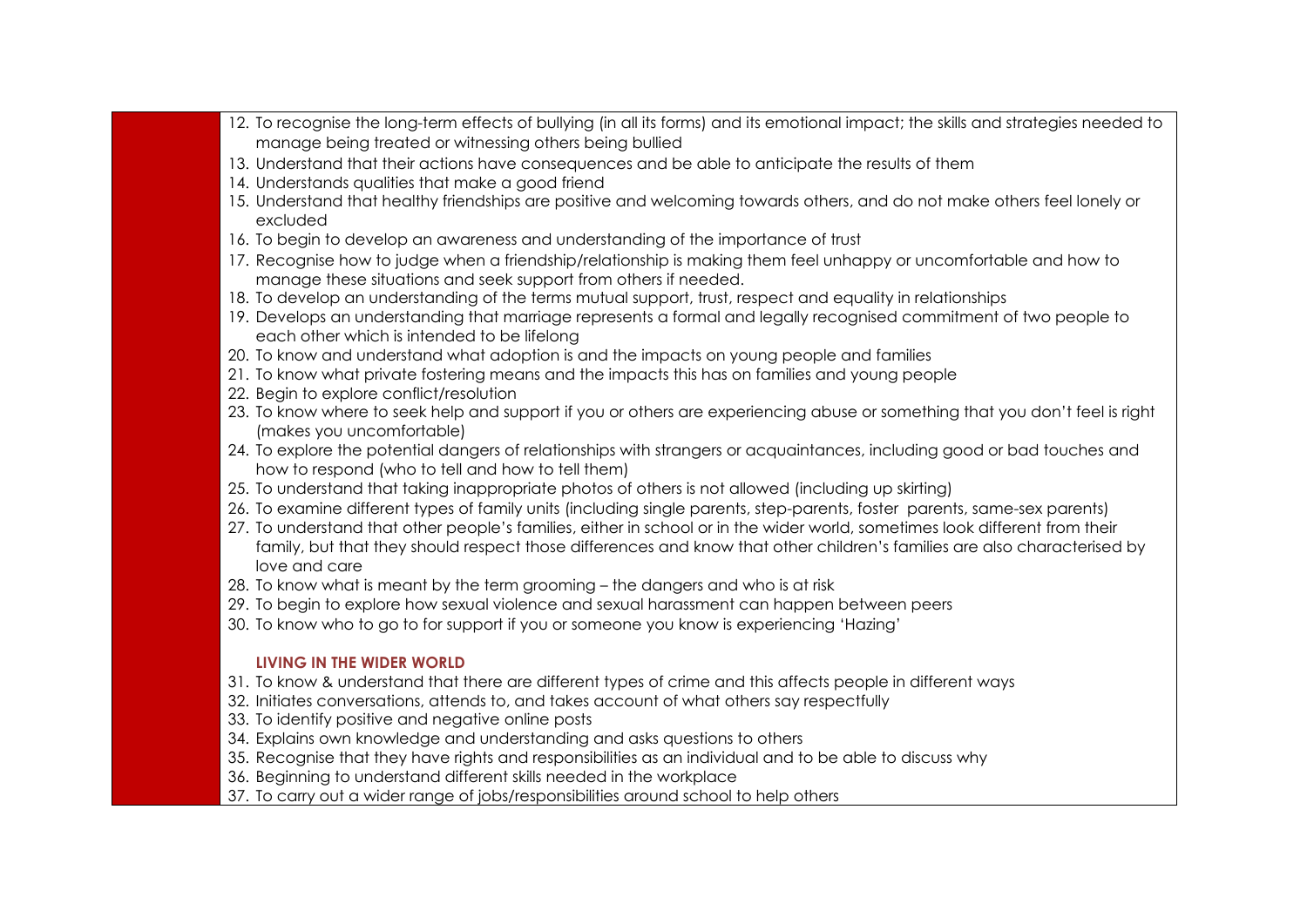|                                | 38. To explore the roles of a wider range of people who help us within society<br>39. To explore how rules in society help to keep us safe<br>40. Travel outside of school safely with adult supervision<br>41. To demonstrate an understanding of road safety<br>42. Engage in vocational activities including the handling of money and socialising with others<br>43. Understands that there are different ways to pay for things and choices people have about this<br>44. Recognises risks associated with money (lost, stolen) and ways of keeping money safe<br>45. Understands that jobs help people to earn money to pay for things and that there is a broad range of different jobs that<br>people can have; that people often have more than one career/type of job during their life<br>Explores a variety of routes into careers (e.g. college, apprenticeship, university)<br>46. Understand the importance of using mobile phones responsibly                                                                                                                                                                                                                                                                                                                                                                                                                                                                             |
|--------------------------------|-------------------------------------------------------------------------------------------------------------------------------------------------------------------------------------------------------------------------------------------------------------------------------------------------------------------------------------------------------------------------------------------------------------------------------------------------------------------------------------------------------------------------------------------------------------------------------------------------------------------------------------------------------------------------------------------------------------------------------------------------------------------------------------------------------------------------------------------------------------------------------------------------------------------------------------------------------------------------------------------------------------------------------------------------------------------------------------------------------------------------------------------------------------------------------------------------------------------------------------------------------------------------------------------------------------------------------------------------------------------------------------------------------------------------------------------|
|                                | 47. Know how to respond if a stranger presents them with a lure                                                                                                                                                                                                                                                                                                                                                                                                                                                                                                                                                                                                                                                                                                                                                                                                                                                                                                                                                                                                                                                                                                                                                                                                                                                                                                                                                                           |
|                                |                                                                                                                                                                                                                                                                                                                                                                                                                                                                                                                                                                                                                                                                                                                                                                                                                                                                                                                                                                                                                                                                                                                                                                                                                                                                                                                                                                                                                                           |
| Journey to<br><b>Milestone</b> | Explore constructive approaches to conflict, the similarities and differences between people and how to develop themselves<br>as members of the community                                                                                                                                                                                                                                                                                                                                                                                                                                                                                                                                                                                                                                                                                                                                                                                                                                                                                                                                                                                                                                                                                                                                                                                                                                                                                 |
| 16                             | <b>MENTAL HEALTH &amp; WELLBEING</b><br>1. Can identify factors that influence feelings and behaviour of others<br>2. To recognise that feelings and emotions are natural, and important and healthy part of a human being<br>Demonstrates understanding of how our behaviour affects others (impact of anti-social behaviour)<br>3.<br>To understand what is meant by the terms 'mental heath & well being'<br>4.<br>To develop an awareness of how positive relationships can impact on emotional wellbeing<br>5.<br>To develop an awareness of how negative relationships can impact on emotional wellbeing<br>6.<br>7. To participate in discussions around issues that can affect wellbeing and resilience<br>To accurately assess their areas of strength and development, and where appropriate, act upon feedback<br>8.<br>9. To understand what can affect wellbeing and resilience (e.g. life changes, relationships, achievements and<br>employment)<br>10. To recognise external influences and decisions which affect health and wellbeing<br>11. To identify the negative impacts of substance misuse; recognise that drug use (e.g. cigarettes, alcohol, medicines, etc.)<br>can become a habit which can be difficult to break<br>12. Understand the risks of excessive time spent on electronic devices and the impact of positive and negative content<br>online on their own and others' mental and physical wellbeing |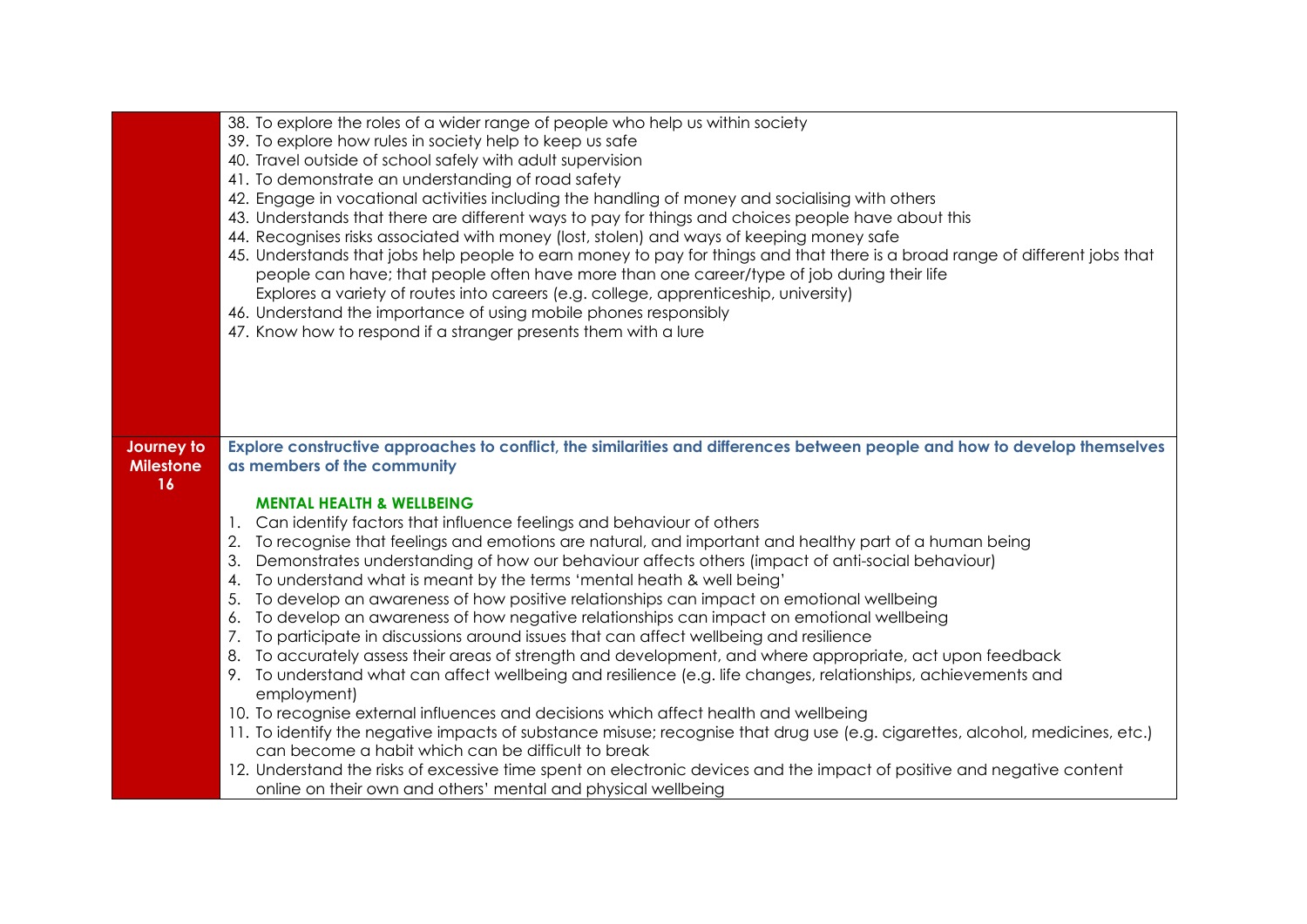#### **RELATIONSHIPS EDUCATION**

- 13. To recognise an unhealthy relationship and know what to do
- 14. To develop strategies to avoid conflict through active listening
- 15. To begin to explore the use of negotiation within relationships
- 16. Recognises if family relationships are making them feel unhappy or unsafe and how to seek help or advice from others if needed
- 17. To explore how one person in a marriage can be controlling and that this isn't right
- 18. Begin to understand that different people have different opinions
- 19. To listen to views of a wide variety of people and respect their views
- 20. To recognise the importance for rules and regulations such as age limits for movies
- 21. Understand that most friendships have ups and downs, and that these can often be worked through so that the friendship is repaired
- 22. To identify peer pressure scenarios and negative outcomes from negative peer pressure
- 23. To identify appropriate actions in different types of relationship
- 24. To examine the concept of consent
- 25. To identify the characteristics and benefits of strong, positive relationships, including mutual support, trust, respect and equality
- 26. To begin to develop an awareness and understanding of the importance of trust
- 27. To identify different types of grooming and where to get support
- 28. To identify what teenage relationship abuse is and understand causes and effects
- 29. To understand the effect peer on peer abuse can have on others and know who to go to for support
- 30. To understand a change in a friend's behaviour could indicate peer on peer abuse
- 31. To know who to go to for support if someone is experiencing peer on peer abuse
- 32. To know what is meant by the term gang and what it means to join a gang and why people join gangs

- 33. To understand that there are consequences to committing crimes including criminal records & prison
- 34. Follows steps to achieve personal goals with increased independence
- 35. To recognise personal skills and qualities required to engage in activities e.g. working as part of a team / enterprise at school
- 36. To begin to recognise personal areas for development and apply these to activities e.g. working as part of a team / enterprise at school
- 37. To be able to work alongside others to plan and be involved in a voluntary activity
- 38. To carry out jobs and responsibilities around school independently to help others
- 39. To understand that money can buy goods and services and is earned through work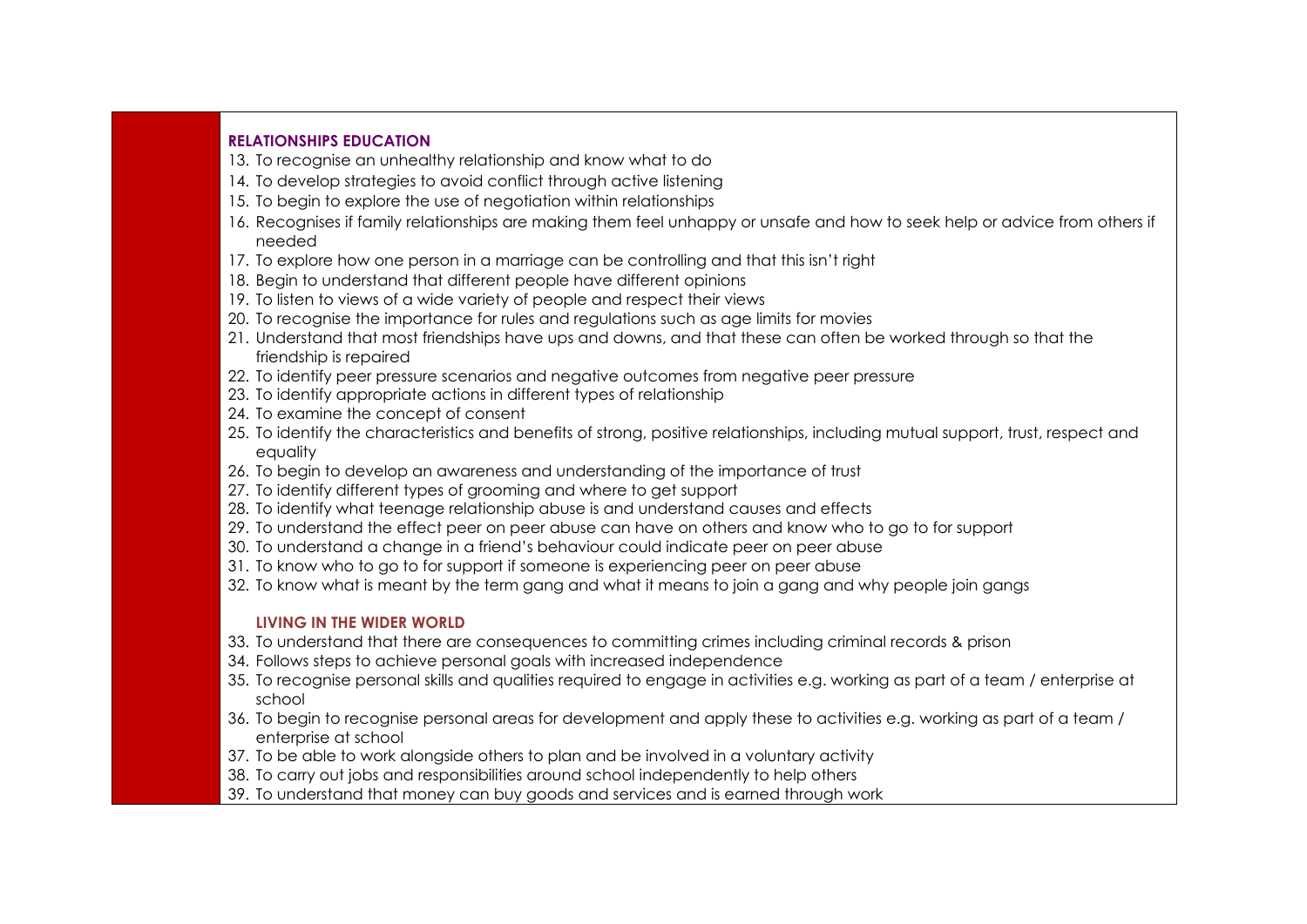|                  | 40. To know the consequences of breaking rules within society<br>41. To begin participate in travel training as part of a programme with support<br>42. To recognise personal achievement in life and work |
|------------------|------------------------------------------------------------------------------------------------------------------------------------------------------------------------------------------------------------|
|                  | 43. To begin to explore 'next step' options available such as further training, apprenticeships, other vocational and                                                                                      |
|                  | academic opportunities and progression routes<br>44. To know and understand why attendance at school is important and what this could mean in the future                                                   |
|                  |                                                                                                                                                                                                            |
|                  |                                                                                                                                                                                                            |
|                  |                                                                                                                                                                                                            |
|                  |                                                                                                                                                                                                            |
| Journey to       | Learn about respecting their bodies and those of others. Recognising how responsibilities and relationships change as                                                                                      |
| <b>Milestone</b> | people grow and develop                                                                                                                                                                                    |
| 17               | <b>MENTAL HEALTH &amp; WELLBEING</b>                                                                                                                                                                       |
|                  | 1. To describe some changes that happen as part of growing up; how and why emotions may change during puberty                                                                                              |
|                  | including getting appropriate help, advice and support                                                                                                                                                     |
|                  | To develop strategies to manage the physical and mental changes that are a typical part of growing up, including<br>2.<br>puberty and menstrual wellbeing                                                  |
|                  | To explain how self-confidence self-esteem, and mental health are affected positively and negatively by internal and<br>3.                                                                                 |
|                  | external influences and ways of managing this                                                                                                                                                              |
|                  | 4. To develop an awareness of how different media, portray idealised and artificial body shapes; how this influences body                                                                                  |
|                  | satisfaction and body image                                                                                                                                                                                |
|                  | 5. To recognise when they or others need help with their mental health and wellbeing                                                                                                                       |
|                  | To develop an understanding of some mental and emotional health disorders<br>6.                                                                                                                            |
|                  | <b>RELATIONSHIPS EDUCATION</b>                                                                                                                                                                             |
|                  | 7. To resolve conflicts with minimal adult support                                                                                                                                                         |
|                  | To recognise what it means to know someone online and how this differs from knowing someone face to face; recognise<br>8.                                                                                  |
|                  | risks of communicating online with others not known face to face                                                                                                                                           |
|                  | 9. Support others in need and provide advice                                                                                                                                                               |
|                  | 10. To be able to manage a set-back/perceived failure<br>11. Know where they can find appropriate help and support services                                                                                |
|                  | 12. Understand that marriage represents a formal and legally recognised commitment of two people to each other which is                                                                                    |
|                  | intended to be lifelong                                                                                                                                                                                    |
|                  | 13. To begin to explore domestic abuse and its consequences                                                                                                                                                |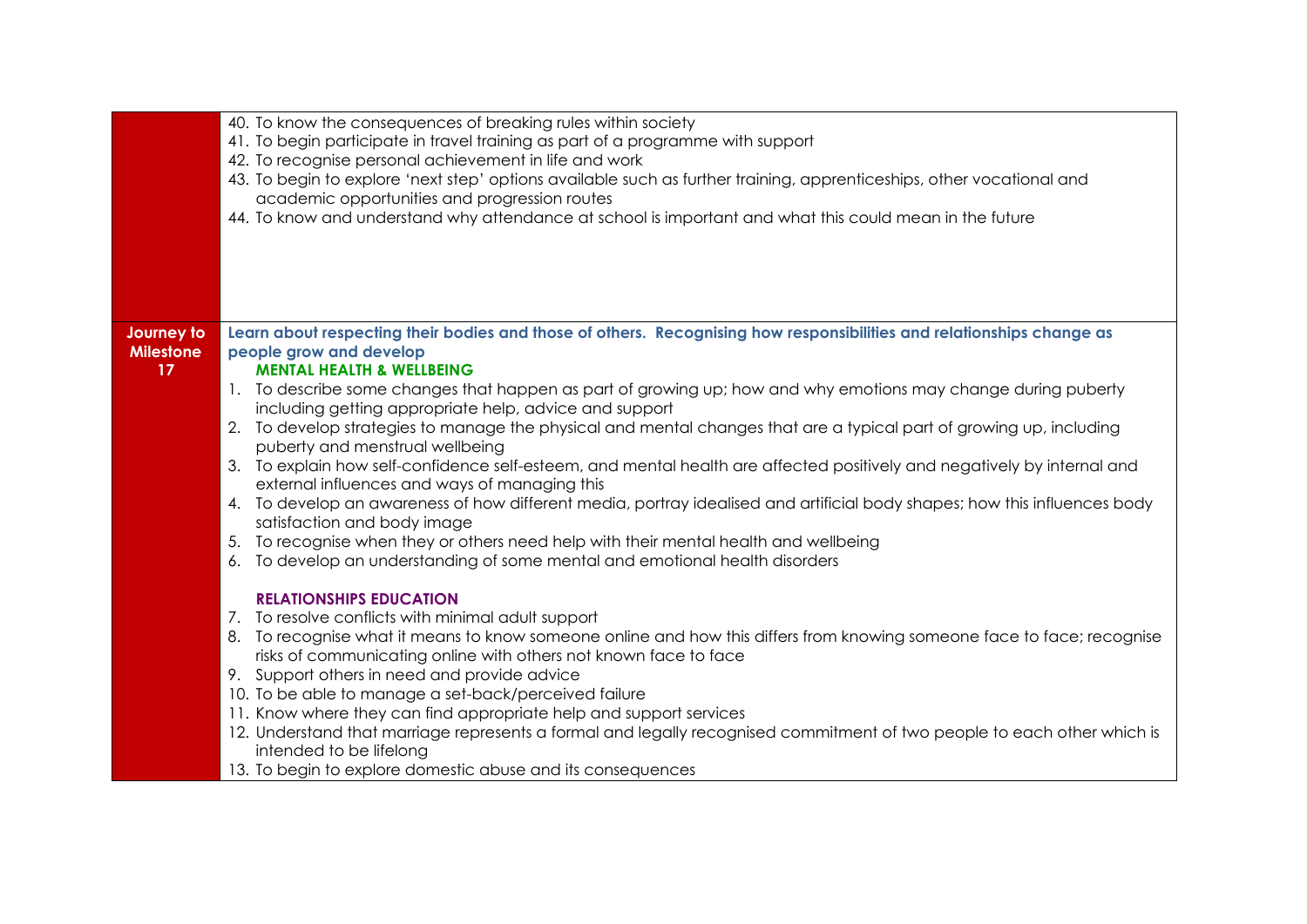- 14. Understand the age of consent for all sexual orientations and that most young people do not have sex before they are 16
- 15. Understand what sexting is and recognise what is an appropriate and inappropriate message/image as well as negative outcomes
- 16. To explain how rules in social media and movies can protect people
- 17. To describe peer pressure and be aware of the potential issues and influences from negative peer groups; such as alcohol
- 18. To understand different types of attraction (emotionally, romantically and sexually); that gender identity and sexual orientation are different.
- 19. To recognise discrimination and how to challenge it
- 20. To understand the different types of intimacy including online and their potential emotional and physical consequences (both positive and negative)
- 21. To describe similarities, differences and diversity among people of different race, culture, ability, sex, gender identity, age and sexual orientation
- 22. To develop skills to support younger peers when in positions of influence
- 23. To recognise the importance of trust in relationships and the behaviours that can undermine or build trust
- 24. To explore the different roles in gangs and what it means to be a gang member
- 25. To begin to understand what county lines means and misconceptions for young people

- 26. To know that having a criminal record could have a negative impact on you pursuing work opportunities
- 27. Plan a simple budget to manage own money
- 28. To explore the differences between different faiths
- 29. Begin to travel independently as part of a training programme e.g. meeting a trusted adult at the bus stop
- 30. To set realistic yet ambitious career and life goals which are matched to personal values, interests, strengths and skills
- 31. To explore different work roles and career pathways, including clarifying own aspirations
- 32. To understand that everyone has a different pathway through life, education and work; that there are different types of work, including employment, self-employment and voluntary work
- 33. To develop an understanding of stereotypes in the workplace and that a person's career aspirations should not be limited by them
- 34. To be able to recognise bullying and harassment in the workplace in all its forms and ways to seek or provide support to resolve the situation.
- 35. To undertake internal or external work related learning opportunities to familiarise selves with the world of work
- 36. To know and understand the importance of attendance at work, placements, meetings and how to manage this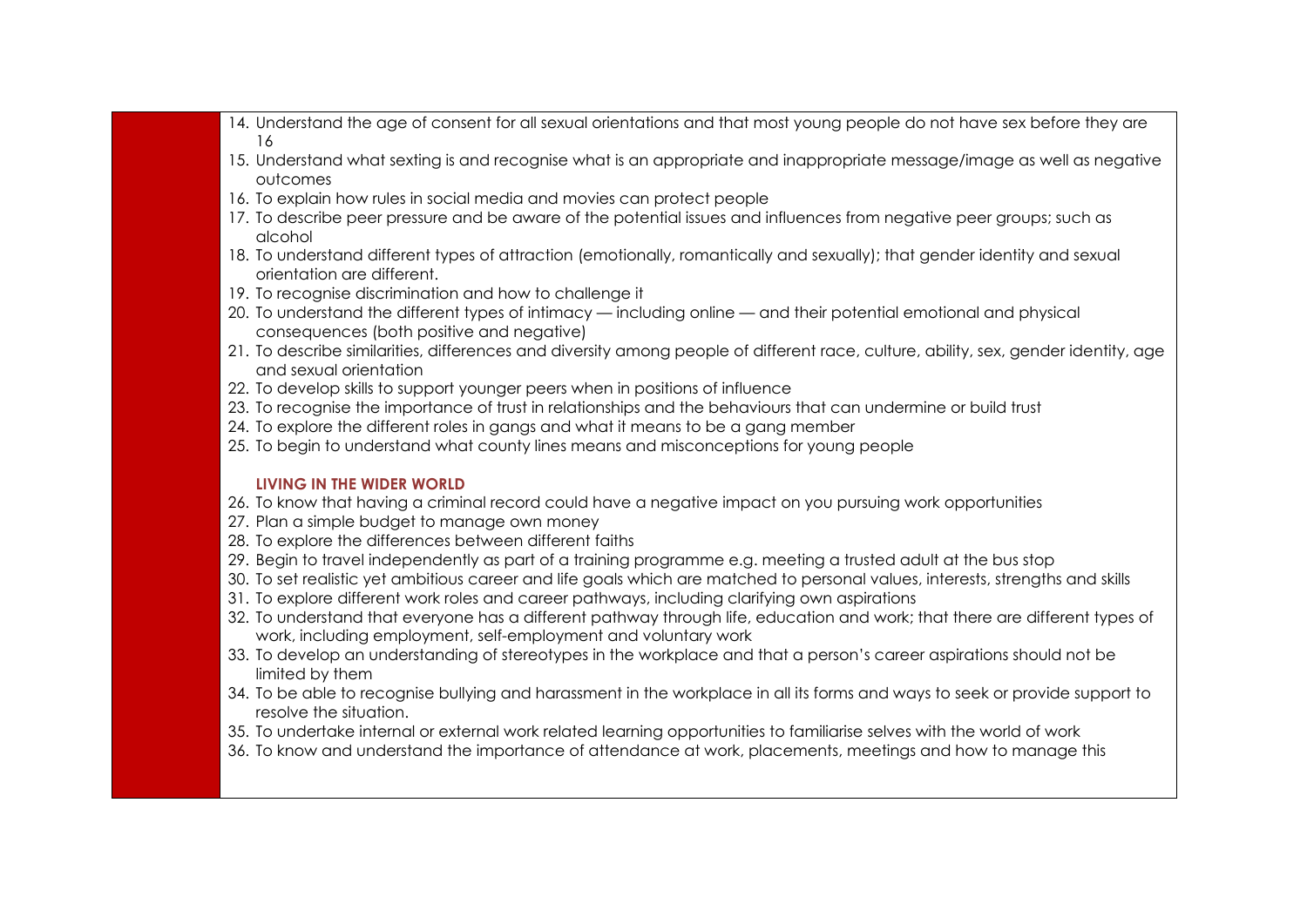| Journey to       | Sustain own emotional/social health and wellbeing and cope safely and efficiently within their environment                                                           |
|------------------|----------------------------------------------------------------------------------------------------------------------------------------------------------------------|
| <b>Milestone</b> | <b>MENTAL HEALTH &amp; WELLBEING</b>                                                                                                                                 |
| 18               | 1. Understand how media representations of body image may influence eating habits and negatively impact on an                                                        |
|                  | individual's health                                                                                                                                                  |
|                  | 2. To develop strategies to develop assertiveness and build resilience to peer and other influences that affect both how                                             |
|                  | they think about themselves and their health and wellbeing                                                                                                           |
|                  | 3. To learn why a person may fabricate illness or induced illness and the effects this has on themselves and others                                                  |
|                  | <b>RELATIONSHIPS EDUCATION</b>                                                                                                                                       |
|                  | 4. To evaluate ways in which their behaviours may influence their peers, positively and negatively, including online, and in                                         |
|                  | situations involving weapons or gangs                                                                                                                                |
|                  | 5. To know that marriage is a legal, social and emotional commitment that should be entered into freely, and never forced<br>upon someone through threat or coercion |
|                  | 6. Understands what conflict is and how to manage conflict in a non-confrontational manner                                                                           |
|                  | 7. Understand how stereotypes, in particular stereotypes based on sex, gender, race, religion, sexual orientation or disability,                                     |
|                  | can cause damage (e.g how they might normalise non-consensual behaviour or encourage prejudice)                                                                      |
|                  | 8. Have the skills and confidence to stand up for their beliefs and choices                                                                                          |
|                  | 9. Use simple rules for dealing with strangers and resisting pressure when they feel uncomfortable or at risk                                                        |
|                  | 10. Recognises emotions associated with the changing nature of relationships with peers and within families, including as a                                          |
|                  | result of divorce or bereavement                                                                                                                                     |
|                  | 11. Identifies strategies for keeping safe online, including how to manage requests for personal information or images of                                            |
|                  | themselves and others; what to do if frightened or worried by something seen or read online and how to report concerns,                                              |
|                  | inappropriate content                                                                                                                                                |
|                  | 12. Explore the issues around gender and sexual orientation including sexism, homophobia, bi-phobia and transphobia                                                  |
|                  | 13. To recognise situations where they are being adversely influenced, or are at risk, due to being part of a particular group                                       |
|                  | or gang; strategies to access appropriate help                                                                                                                       |
|                  | 14. To examine a variety of different views from different sections of society                                                                                       |
|                  | 15. To begin to explore how sexual violence and sexual harassment can happen between peers                                                                           |
|                  | 16. To explore whether a situation could be classed as 'Hazing' e.g.                                                                                                 |
|                  | 1. Would I feel comfortable if parents were watching?                                                                                                                |
|                  | 2. Would I get into trouble if a teacher saw me                                                                                                                      |
|                  | 3. Am I being asked to keep this a secret?                                                                                                                           |
|                  | 4. Is this causing me emotional or physical distress?                                                                                                                |
|                  | 17. To understand the impact county lines has on self and others and the implications and consequences                                                               |
|                  | LIVING IN THE WIDER WORLD                                                                                                                                            |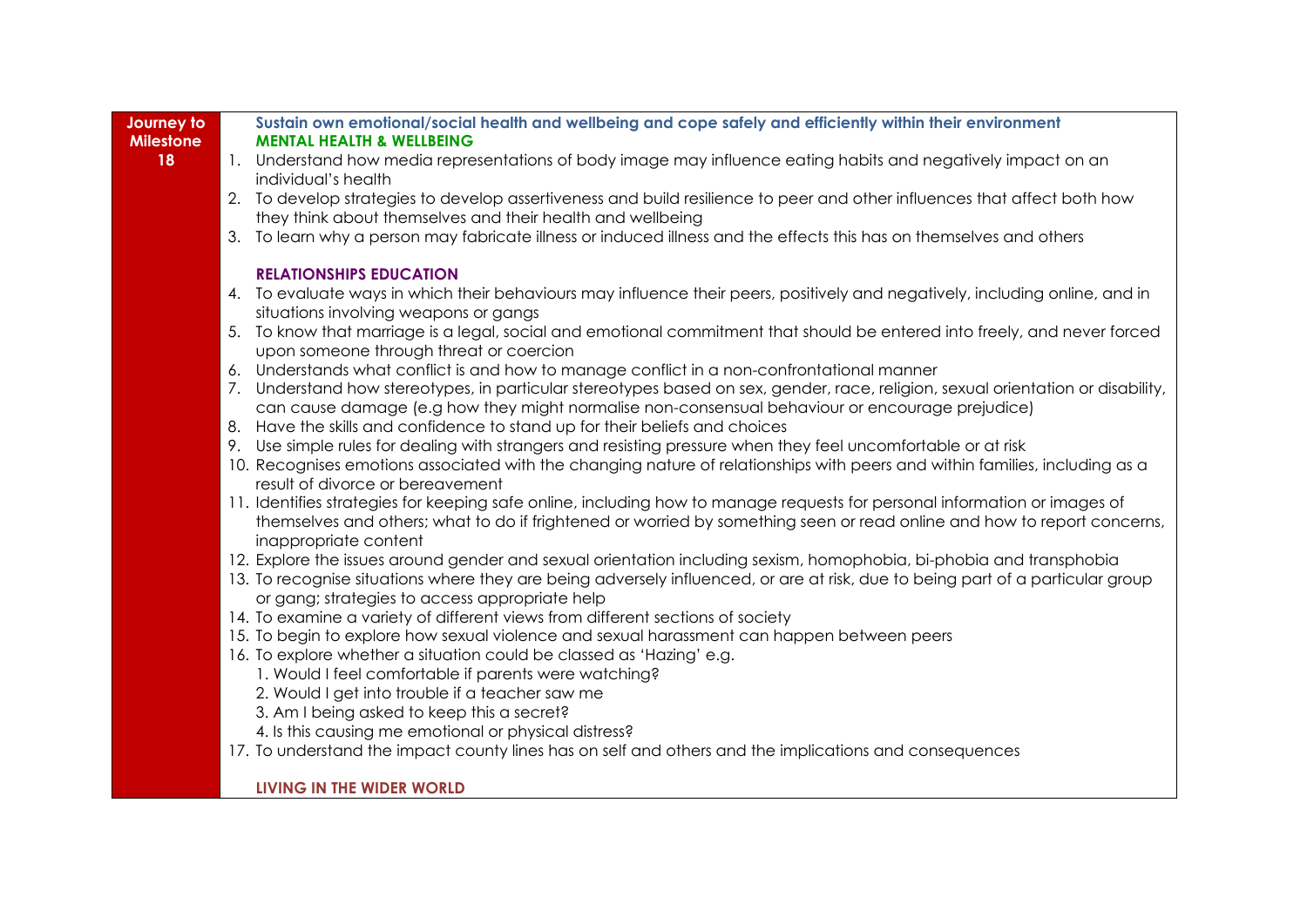| school, home to the shop<br>19. To begin to manage their own finances<br>20. To understand that people with different faiths maybe favoured for or discrimated against due to their beliefs<br>21. To recognise how their strengths, interests, skills and qualities are changing and how these relate to future career choices<br>and employability<br>22. Can identify skills and attributes that employers value<br>23. To know that criminal records should be declared when applying for jobs<br>24. Can identify and apply safe use of digital devices when out and about<br>25. To know what is meant by the terms extremist and radicalisation<br><b>MENTAL HEALTH &amp; WELLBEING</b><br><b>Milestone</b><br>19<br>1. To apply a broad range of strategies both mentally & physically for promoting their own emotional wellbeing, for<br>avoiding negative thinking and for ways of managing mental health concerns<br>2. To identify the characteristics of mental and emotional health; to develop empathy and understanding about how daily<br>actions can affect people's mental health<br>3. To recognise the impact of drugs and alcohol on choices and sexual behaviour<br><b>RELATIONSHIPS EDUCATION</b><br>4. To know what it means to be a good parent<br>Able to resolve conflict independently<br>5.<br>To recognise when a relationship is abusive and strategies to manage this<br>6.<br>To recognise that faith based violence exists and the effects of this with ways to manage it<br>7.<br>Understand practical steps they can take in a range of different contexts to improve or support respectful relationships<br>8.<br>Understand the age of consent for all sexual orientations and that most young people do not have sex before they are<br>9.<br>16<br>10. Make decisions independently and know how to resist pressure e.g. to become involved in bullying, sexual activity or<br>smoking |
|----------------------------------------------------------------------------------------------------------------------------------------------------------------------------------------------------------------------------------------------------------------------------------------------------------------------------------------------------------------------------------------------------------------------------------------------------------------------------------------------------------------------------------------------------------------------------------------------------------------------------------------------------------------------------------------------------------------------------------------------------------------------------------------------------------------------------------------------------------------------------------------------------------------------------------------------------------------------------------------------------------------------------------------------------------------------------------------------------------------------------------------------------------------------------------------------------------------------------------------------------------------------------------------------------------------------------------------------------------------------------------------------------------------------------------------------------------------------------------------------------------------------------------------------------------------------------------------------------------------------------------------------------------------------------------------------------------------------------------------------------------------------------------------------------------------------------------------------------------------------------------------------------------------------------------|
|                                                                                                                                                                                                                                                                                                                                                                                                                                                                                                                                                                                                                                                                                                                                                                                                                                                                                                                                                                                                                                                                                                                                                                                                                                                                                                                                                                                                                                                                                                                                                                                                                                                                                                                                                                                                                                                                                                                                  |
|                                                                                                                                                                                                                                                                                                                                                                                                                                                                                                                                                                                                                                                                                                                                                                                                                                                                                                                                                                                                                                                                                                                                                                                                                                                                                                                                                                                                                                                                                                                                                                                                                                                                                                                                                                                                                                                                                                                                  |
|                                                                                                                                                                                                                                                                                                                                                                                                                                                                                                                                                                                                                                                                                                                                                                                                                                                                                                                                                                                                                                                                                                                                                                                                                                                                                                                                                                                                                                                                                                                                                                                                                                                                                                                                                                                                                                                                                                                                  |
|                                                                                                                                                                                                                                                                                                                                                                                                                                                                                                                                                                                                                                                                                                                                                                                                                                                                                                                                                                                                                                                                                                                                                                                                                                                                                                                                                                                                                                                                                                                                                                                                                                                                                                                                                                                                                                                                                                                                  |
|                                                                                                                                                                                                                                                                                                                                                                                                                                                                                                                                                                                                                                                                                                                                                                                                                                                                                                                                                                                                                                                                                                                                                                                                                                                                                                                                                                                                                                                                                                                                                                                                                                                                                                                                                                                                                                                                                                                                  |
|                                                                                                                                                                                                                                                                                                                                                                                                                                                                                                                                                                                                                                                                                                                                                                                                                                                                                                                                                                                                                                                                                                                                                                                                                                                                                                                                                                                                                                                                                                                                                                                                                                                                                                                                                                                                                                                                                                                                  |
|                                                                                                                                                                                                                                                                                                                                                                                                                                                                                                                                                                                                                                                                                                                                                                                                                                                                                                                                                                                                                                                                                                                                                                                                                                                                                                                                                                                                                                                                                                                                                                                                                                                                                                                                                                                                                                                                                                                                  |
|                                                                                                                                                                                                                                                                                                                                                                                                                                                                                                                                                                                                                                                                                                                                                                                                                                                                                                                                                                                                                                                                                                                                                                                                                                                                                                                                                                                                                                                                                                                                                                                                                                                                                                                                                                                                                                                                                                                                  |
|                                                                                                                                                                                                                                                                                                                                                                                                                                                                                                                                                                                                                                                                                                                                                                                                                                                                                                                                                                                                                                                                                                                                                                                                                                                                                                                                                                                                                                                                                                                                                                                                                                                                                                                                                                                                                                                                                                                                  |
|                                                                                                                                                                                                                                                                                                                                                                                                                                                                                                                                                                                                                                                                                                                                                                                                                                                                                                                                                                                                                                                                                                                                                                                                                                                                                                                                                                                                                                                                                                                                                                                                                                                                                                                                                                                                                                                                                                                                  |
|                                                                                                                                                                                                                                                                                                                                                                                                                                                                                                                                                                                                                                                                                                                                                                                                                                                                                                                                                                                                                                                                                                                                                                                                                                                                                                                                                                                                                                                                                                                                                                                                                                                                                                                                                                                                                                                                                                                                  |
|                                                                                                                                                                                                                                                                                                                                                                                                                                                                                                                                                                                                                                                                                                                                                                                                                                                                                                                                                                                                                                                                                                                                                                                                                                                                                                                                                                                                                                                                                                                                                                                                                                                                                                                                                                                                                                                                                                                                  |
|                                                                                                                                                                                                                                                                                                                                                                                                                                                                                                                                                                                                                                                                                                                                                                                                                                                                                                                                                                                                                                                                                                                                                                                                                                                                                                                                                                                                                                                                                                                                                                                                                                                                                                                                                                                                                                                                                                                                  |
|                                                                                                                                                                                                                                                                                                                                                                                                                                                                                                                                                                                                                                                                                                                                                                                                                                                                                                                                                                                                                                                                                                                                                                                                                                                                                                                                                                                                                                                                                                                                                                                                                                                                                                                                                                                                                                                                                                                                  |
|                                                                                                                                                                                                                                                                                                                                                                                                                                                                                                                                                                                                                                                                                                                                                                                                                                                                                                                                                                                                                                                                                                                                                                                                                                                                                                                                                                                                                                                                                                                                                                                                                                                                                                                                                                                                                                                                                                                                  |
|                                                                                                                                                                                                                                                                                                                                                                                                                                                                                                                                                                                                                                                                                                                                                                                                                                                                                                                                                                                                                                                                                                                                                                                                                                                                                                                                                                                                                                                                                                                                                                                                                                                                                                                                                                                                                                                                                                                                  |
|                                                                                                                                                                                                                                                                                                                                                                                                                                                                                                                                                                                                                                                                                                                                                                                                                                                                                                                                                                                                                                                                                                                                                                                                                                                                                                                                                                                                                                                                                                                                                                                                                                                                                                                                                                                                                                                                                                                                  |
|                                                                                                                                                                                                                                                                                                                                                                                                                                                                                                                                                                                                                                                                                                                                                                                                                                                                                                                                                                                                                                                                                                                                                                                                                                                                                                                                                                                                                                                                                                                                                                                                                                                                                                                                                                                                                                                                                                                                  |
|                                                                                                                                                                                                                                                                                                                                                                                                                                                                                                                                                                                                                                                                                                                                                                                                                                                                                                                                                                                                                                                                                                                                                                                                                                                                                                                                                                                                                                                                                                                                                                                                                                                                                                                                                                                                                                                                                                                                  |
|                                                                                                                                                                                                                                                                                                                                                                                                                                                                                                                                                                                                                                                                                                                                                                                                                                                                                                                                                                                                                                                                                                                                                                                                                                                                                                                                                                                                                                                                                                                                                                                                                                                                                                                                                                                                                                                                                                                                  |
|                                                                                                                                                                                                                                                                                                                                                                                                                                                                                                                                                                                                                                                                                                                                                                                                                                                                                                                                                                                                                                                                                                                                                                                                                                                                                                                                                                                                                                                                                                                                                                                                                                                                                                                                                                                                                                                                                                                                  |
|                                                                                                                                                                                                                                                                                                                                                                                                                                                                                                                                                                                                                                                                                                                                                                                                                                                                                                                                                                                                                                                                                                                                                                                                                                                                                                                                                                                                                                                                                                                                                                                                                                                                                                                                                                                                                                                                                                                                  |
|                                                                                                                                                                                                                                                                                                                                                                                                                                                                                                                                                                                                                                                                                                                                                                                                                                                                                                                                                                                                                                                                                                                                                                                                                                                                                                                                                                                                                                                                                                                                                                                                                                                                                                                                                                                                                                                                                                                                  |
|                                                                                                                                                                                                                                                                                                                                                                                                                                                                                                                                                                                                                                                                                                                                                                                                                                                                                                                                                                                                                                                                                                                                                                                                                                                                                                                                                                                                                                                                                                                                                                                                                                                                                                                                                                                                                                                                                                                                  |
|                                                                                                                                                                                                                                                                                                                                                                                                                                                                                                                                                                                                                                                                                                                                                                                                                                                                                                                                                                                                                                                                                                                                                                                                                                                                                                                                                                                                                                                                                                                                                                                                                                                                                                                                                                                                                                                                                                                                  |
|                                                                                                                                                                                                                                                                                                                                                                                                                                                                                                                                                                                                                                                                                                                                                                                                                                                                                                                                                                                                                                                                                                                                                                                                                                                                                                                                                                                                                                                                                                                                                                                                                                                                                                                                                                                                                                                                                                                                  |
| 11. To recognise how to seek, give, not give and withdraw consent (in all contexts, including online)                                                                                                                                                                                                                                                                                                                                                                                                                                                                                                                                                                                                                                                                                                                                                                                                                                                                                                                                                                                                                                                                                                                                                                                                                                                                                                                                                                                                                                                                                                                                                                                                                                                                                                                                                                                                                            |
| To understand a variety of faith and cultural practices and beliefs concerning relationships and sexual activity; to respect                                                                                                                                                                                                                                                                                                                                                                                                                                                                                                                                                                                                                                                                                                                                                                                                                                                                                                                                                                                                                                                                                                                                                                                                                                                                                                                                                                                                                                                                                                                                                                                                                                                                                                                                                                                                     |
| the role these might play in relationship values                                                                                                                                                                                                                                                                                                                                                                                                                                                                                                                                                                                                                                                                                                                                                                                                                                                                                                                                                                                                                                                                                                                                                                                                                                                                                                                                                                                                                                                                                                                                                                                                                                                                                                                                                                                                                                                                                 |
| 12. To know and understand what is meant by gender based violence and why this occurs                                                                                                                                                                                                                                                                                                                                                                                                                                                                                                                                                                                                                                                                                                                                                                                                                                                                                                                                                                                                                                                                                                                                                                                                                                                                                                                                                                                                                                                                                                                                                                                                                                                                                                                                                                                                                                            |
| 13. Understand the impact of self-esteem and self-confidence on personal relationships                                                                                                                                                                                                                                                                                                                                                                                                                                                                                                                                                                                                                                                                                                                                                                                                                                                                                                                                                                                                                                                                                                                                                                                                                                                                                                                                                                                                                                                                                                                                                                                                                                                                                                                                                                                                                                           |
| 14. Demonstrate a growing understanding of own sexual identity and feel confident and comfortable with it                                                                                                                                                                                                                                                                                                                                                                                                                                                                                                                                                                                                                                                                                                                                                                                                                                                                                                                                                                                                                                                                                                                                                                                                                                                                                                                                                                                                                                                                                                                                                                                                                                                                                                                                                                                                                        |
| 15. To understand that up skirting is a form of sexual harassment and is never acceptable                                                                                                                                                                                                                                                                                                                                                                                                                                                                                                                                                                                                                                                                                                                                                                                                                                                                                                                                                                                                                                                                                                                                                                                                                                                                                                                                                                                                                                                                                                                                                                                                                                                                                                                                                                                                                                        |
| 16. To seek advice and support if you feel someone you know or you are being groomed/exploited (county lines, CSE)                                                                                                                                                                                                                                                                                                                                                                                                                                                                                                                                                                                                                                                                                                                                                                                                                                                                                                                                                                                                                                                                                                                                                                                                                                                                                                                                                                                                                                                                                                                                                                                                                                                                                                                                                                                                               |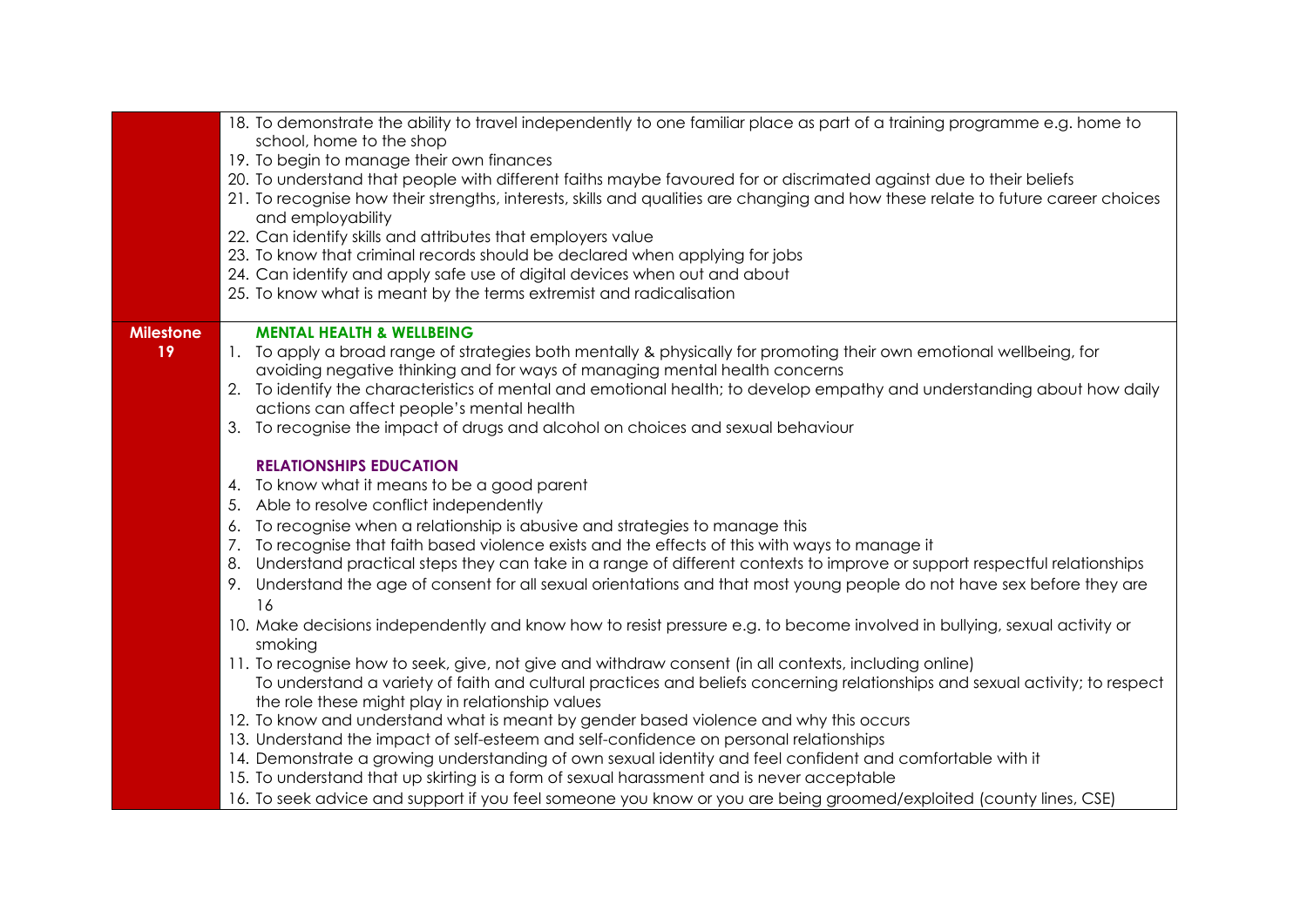|                        |                | LIVING IN THE WIDER WORLD<br>17. Understanding correspondence / bills<br>18. To travel independently<br>19. Practice skills needed in an interview<br>20. Undertake internal or external work experience placements to familiarise selves with the world of work<br>21. Understand that bullying and harassment can take many forms and can take place in the workplace; understand how to<br>seek or provide support to resolve a situation<br>22. The factors which contribute to young people becoming involved in serious organised crime, including cybercrime<br>23. To identify what extremist and radicalised behaviours look like |
|------------------------|----------------|--------------------------------------------------------------------------------------------------------------------------------------------------------------------------------------------------------------------------------------------------------------------------------------------------------------------------------------------------------------------------------------------------------------------------------------------------------------------------------------------------------------------------------------------------------------------------------------------------------------------------------------------|
| <b>Milestone</b><br>20 |                | <b>MENTAL HEALTH &amp; WELLBEING</b><br>1. To identify how change can have an impact on mental health and wellbeing and to recognise the need for emotional                                                                                                                                                                                                                                                                                                                                                                                                                                                                                |
|                        |                | support during life changes and/or difficult experiences                                                                                                                                                                                                                                                                                                                                                                                                                                                                                                                                                                                   |
|                        |                | 2. Understand that it is not uncommon for people to experience mental ill health and that problems can be resolved if the<br>right support is accessed early enough                                                                                                                                                                                                                                                                                                                                                                                                                                                                        |
|                        | 3.<br>4.<br>5. | <b>RELATIONSHIPS EDUCATION</b><br>To understand that being a parent is a responsibility and the different difficult decisions that have to be made and why<br>To develop the skills and strategies to respond to exploitation, bullying, harassment and control in relationships<br>To describe the characteristics of psychological, physical, sexual, financial and emotional abuse within marriage and/or<br>relationships<br>6. Know what makes a healthy (sexual) relationship and readiness for a sexual relationship                                                                                                                |
|                        | 7.             | Make informed choices about aspects of their lifestyle which would promote wellbeing and healthy relationships                                                                                                                                                                                                                                                                                                                                                                                                                                                                                                                             |
|                        |                | including delaying or stopping sexual intercourse                                                                                                                                                                                                                                                                                                                                                                                                                                                                                                                                                                                          |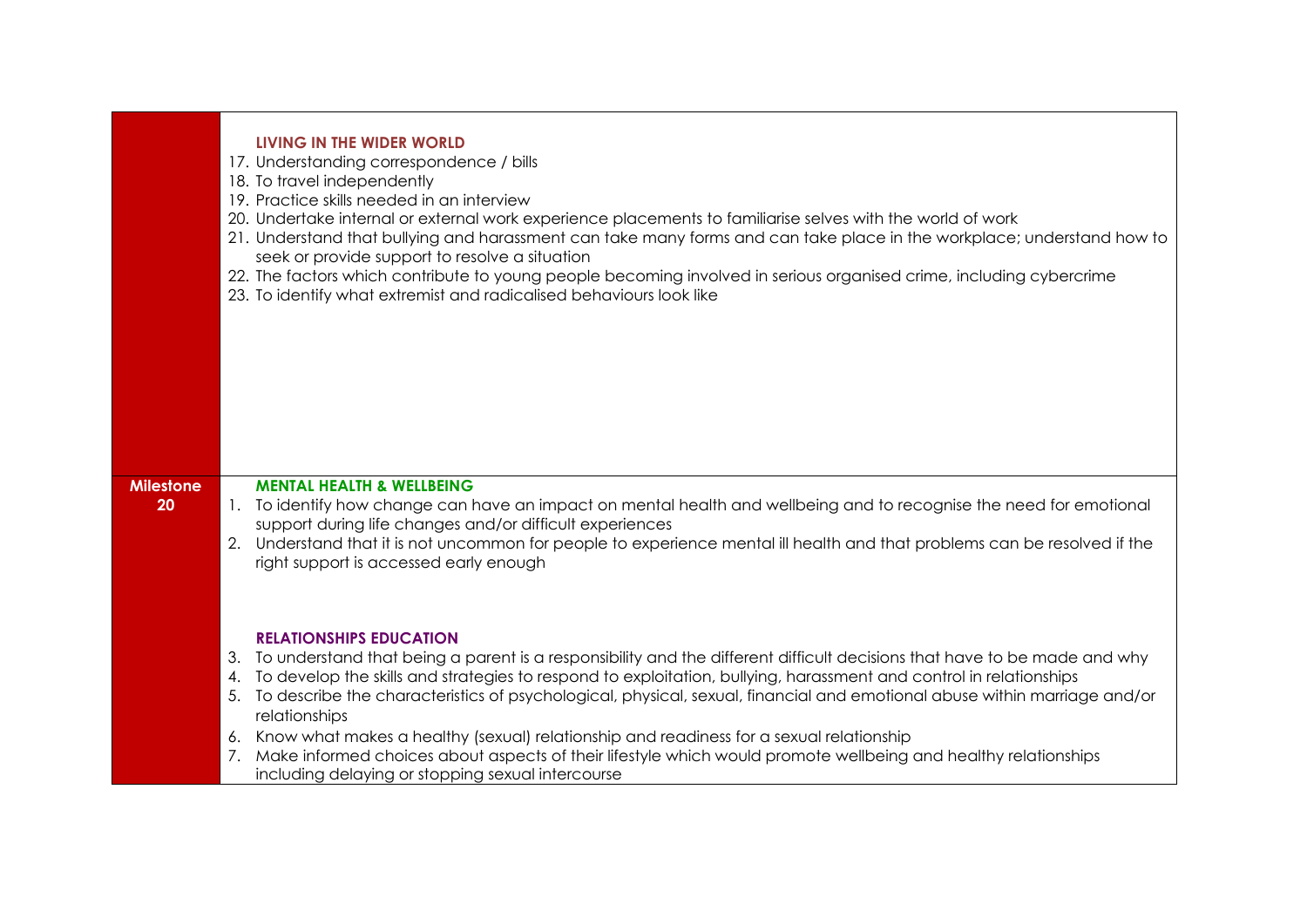|                  | 8. Understand the concept of sexual orientation as a spectrum which includes homosexual, bisexual and heterosexual and                                  |
|------------------|---------------------------------------------------------------------------------------------------------------------------------------------------------|
|                  | that everyone will identify as being somewhere on this spectrum and that their position may change                                                      |
|                  | 9. To know that everyone has the choice to delay sex, or to enjoy intimacy without sex                                                                  |
|                  | 10. Understanding consent and best interest including the law relating to sexual consent                                                                |
|                  | 11. To know about the purpose, importance and different forms of contraception; how and where to access contraception                                   |
|                  | and advice                                                                                                                                              |
|                  | 12. Know how to use a condom correctly                                                                                                                  |
|                  | 13. To explore the pathways available in the event of an unintended pregnancy and understand the importance of getting<br>advice and support quickly    |
|                  | 14. Know and understand different methods of contraception including emergency contraception and where to access<br>them                                |
|                  | 15. To know that certain infections can be spread through sexual activity and that barrier contraceptives offer some                                    |
|                  | protection against certain sexually transmitted infections (STIs)                                                                                       |
|                  | 16. To know about specific STIs, their treatment and how to reduce the risk of transmission                                                             |
|                  | 17. To be aware that the portrayal of sex in the media and social media (including pornography) can affect people's                                     |
|                  | expectations of relationships and sex                                                                                                                   |
|                  | 18. To know what is meant by the term FGM & that this is a criminal offence                                                                             |
|                  |                                                                                                                                                         |
|                  | <b>LIVING IN THE WIDER WORLD</b>                                                                                                                        |
|                  | 19. Arranging potential independent / supported living options                                                                                          |
|                  | 20. Demonstrates an understanding of how to manage financial contracts including mobile phone devices and renting                                       |
|                  | items and accommodations; how to identify appropriate advice                                                                                            |
|                  | 21. To identify and evidence their strengths and skills when applying for future roles and responsibilities; to produce a concise                       |
|                  | curriculum vitae.                                                                                                                                       |
|                  | 22. Understand the importance of professional conduct and how it can be demonstrated in different workplaces including                                  |
|                  | following health and safety protocols.<br>23. To know how to report or access help for themselves or others in relation to extremism and radicalisation |
|                  | 24. To know that hate crime exists and explore the different types of hate crime from local, national and international scales                          |
|                  |                                                                                                                                                         |
|                  |                                                                                                                                                         |
|                  |                                                                                                                                                         |
| <b>Milestone</b> | <b>MENTAL HEALTH &amp; WELLBEING</b>                                                                                                                    |
| 21               | 1. To recognise warning signs of common mental and emotional health concerns (including stress, anxiety and depression),                                |
|                  | what might trigger them and what help or treatment is available                                                                                         |
|                  | To know how to recognise when they or others need help with their mental health and wellbeing                                                           |
|                  | 3.<br>To demonstrate knowledge of skills and strategies to confidently manage transitional life phases                                                  |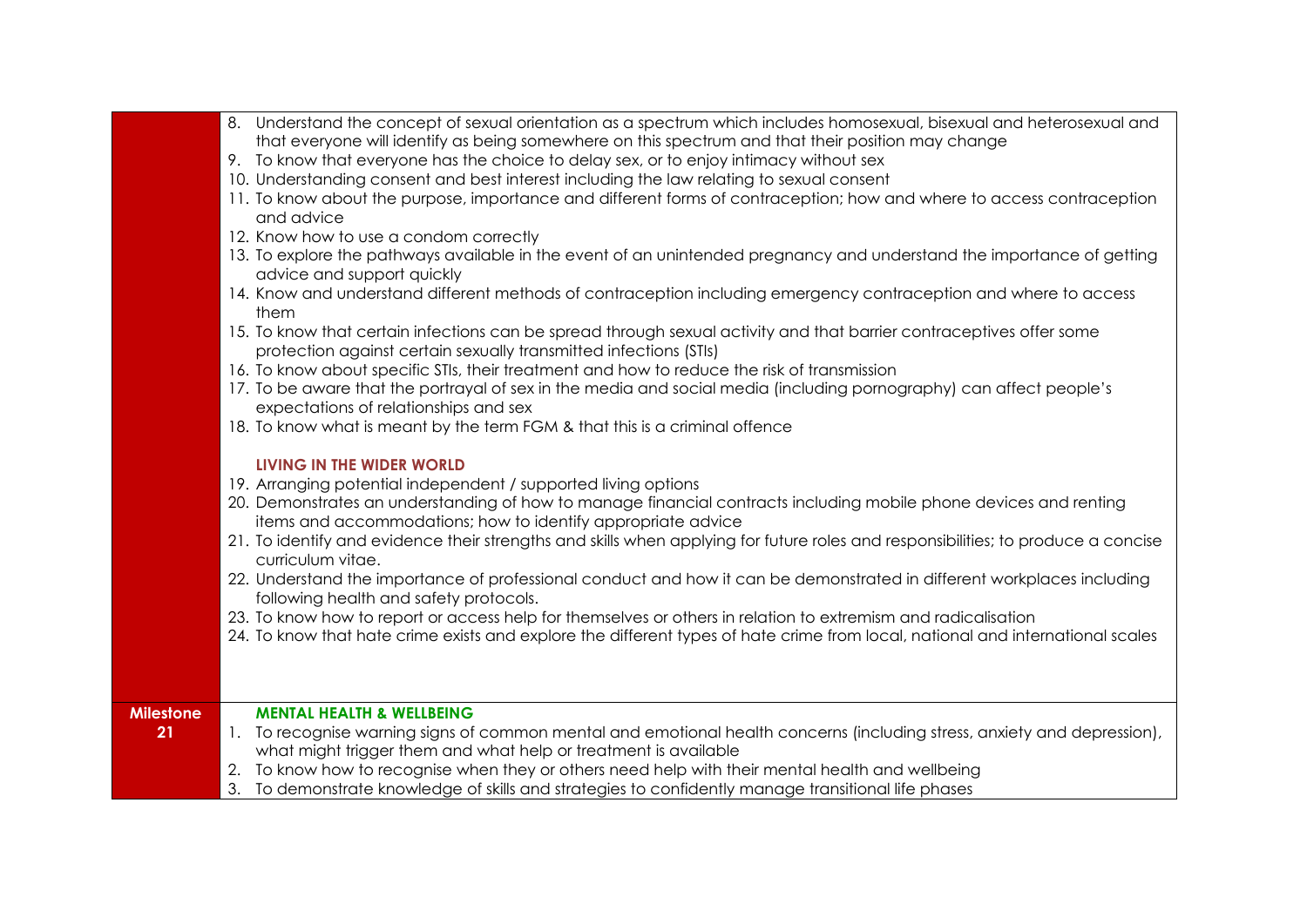4. Understands the link between mental health and physical health; can identify misconceptions and challenge prejudice and discriminatory language/behaviour in relation to mental health

#### **RELATIONSHIPS EDUCATION**

- 5. To know legal rights, responsibilities and protections provided by the Equality Act 2010 and that everyone is unique and equal
- 6. To use different strategies to challenge all forms of prejudice and discrimination
- 7. To understand the moral and legal responsibilities that someone seeking consent has and the importance of respecting and protecting people's right to give, not give, or withdraw their consent (in all contexts including online)
- 8. To understand the emotional, physical, social and legal consequences of failing to respect other's right not to give or to withdraw consent
- 9. To understand the potential impact of the portrayal of sex in pornography and other media, including on sexual attitudes, expectations and behaviours
- 10. To evaluate how the media portrays relationships and the potential impact of this on people's expectations of relationships
- 11. To know the role of pleasure in intimate relationships and understand that intimate activities should be pleasurable; including orgasms
- 12. To know and understand the law relating to abuse in relationships, including coercive control and online harassment
- 13. To know about the challenges associated with getting help in domestic abuse situations of all kinds; the importance of doing so; sources of appropriate advice and support, and how to access them
- 14. To demonstrate knowledge of the importance of stable, committed relationships, including the rights and protections provided within legally recognised marriages and civil partnerships and the legal status of other long-term relationships
- 15. The law relating to 'honour'-based violence and forced marriage; the consequences for individuals and wider society and ways to access support
- 16. To recognise the risks and myths associated with female genital mutilation (FGM), its status as a criminal act and strategies to safely access support for themselves or others who may be at risk, or who have already been subject to FGM
- 17. To know about specific STIs, their treatment and how to reduce the risk of transmission
- 18. To know how to respond if someone has, or may have, an STI (including ways to access sexual health services)
- 19. Understands the implications of unintended pregnancy and young parenthood; to recognise the advantages of delaying conception whilst acknowledging the changes in fertility with age

- 20. To understand that criminal records are kept on a data base and prospective employers can obtain this information even if you do not declare them
- 21. Can effectively challenge online content that adversely affects their personal or professional reputation
- 22. Planning other living arrangements